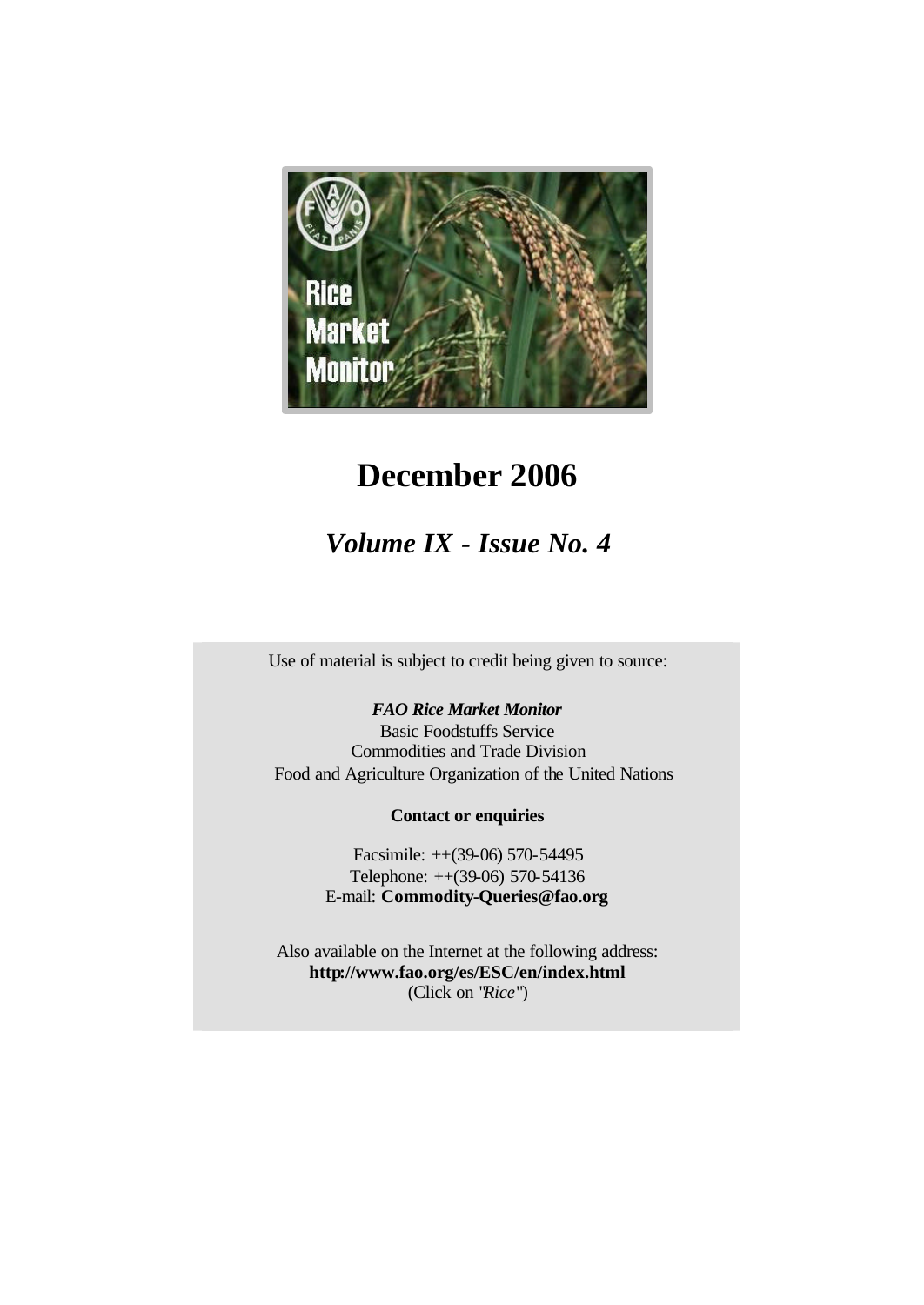#### **ROUND-UP**

- Prospects for **world paddy production in 2006** have deteriorated, reflecting a bleaker outlook for crops in Asia wh ich were affected by persistent drought problems, monsoon floods and, since September, by a series of typhoons. Insects and diseases were also reported to have caused extensive losses. Based on the latest FAO forecast of 631 million tonnes, global paddy production would decline by 1 million tonnes compared with 2005.
- In **Asia** virtually no growth in paddy production is now forecast. However, in **Asia** larger crops are expected in Bangladesh, Cambodia, Indonesia, the Islamic Republic of Iran, Myanmar, the Philippines and Viet Nam. By contrast, setbacks may depress production in India, Japan, the Democratic Republic of Korea, the Republic of Korea, Malaysia, Nepal and Thailand. In **Africa**, paddy output is expected to rise, sustained by favourable growing conditio ns in most countries, higher prices and renewed efforts to revitalize the sector. Growth would be mainly on account of gains in Egypt, Madagascar, Malawi, Nigeria and Tanzania, while production could fall in Côte d'Ivoire, Chad and Mauritania.
- In **Central America and the Caribbean**, production may grow by close to 9 percent, driven by a recovery in Cuba and the Dominican Republic and continued expansion in Mexico. However, it may fall in Nicaragua and Panama. Overall production in **South America** is now estimated to have contracted by 6.5 percent, mainly on account of Brazil and Peru, while most of the other countries recorded an increase. Preliminary prospects for production in 2007 point to a further decline, as drought constrained plantings in the region. **In the rest of the world**, production in 2006 is set to expand in Australia and the Russian Federation while a decline is anticipated in the EU and the United States.
- According to the latest FAO forecast, **international rice trade in 2006** may reach 28.6 million tonnes, 1.2 million tonnes below the estimate for 2005. Virtually all the drop would stems from a weakening of import demand in Africa, in particular Nigeria. However, Bangladesh, Cambodia, Japan, the Democratic of Korea, the Philippines and the United Arab Emirates are also estimated to cut their imports substantially. By contrast, shipments to China, Brazil, the EU, Indonesia, Iraq, the Republic of Korea, Saudi Arabia, Turkey, and the United States are expected to be larger. On the export side, India, the Republic of Korea, Myanmar and Viet Nam would account for much of the trade decline.
- **World trade in rice in 2007** is now forecast at 28.9 million tonnes, 800 000 tonnes more than first anticipated and slightly larger than currently expected for trade in 2006. In Asia, Malaysia, Nepal and Viet Nam may need to take more to compensate for shorter domestic supplies, while Bangladesh, the Islamic Republic of Iran, the Democratic Republic of Korea and the Philippines may import less. In Africa, larger consignments to Côte d'Ivoire and Tanzania would help compensate for a fall in Nigeria, where the government has again announced the imposition of an import ban. In the rest of the World, Brazil, Colombia, Costa Rica and Mexico are expected to purchase more ric e in 2007, while the recovery in output in Cuba may help it cut imports. In the rest of the world, Australia is likely to purchase more in 2007. This would also be the case of the EU, mainly because of the accession of Bulgaria and Romania as of January. Much of the expected growth in trade next year would be sustained by larger exports from Thailand, drawing from its large public stocks. Good crops should also allow Cambodia, Egypt and Pakistan to export more. By contrast, supply constraints in Australia, India, the United States and Viet Nam are anticipated to depress their deliveries.
- **World rice inventories** at the close of seasons in 2007 are now set to be cut to less than 105 million tonnes, about 400 000 tonnes below their opening level, reversing previous expectations of a stock rebuilding. Among traditional exporters, Cambodia, Mainland China, India, Myanmar and Viet Nam may end their seasons with larger inventories, while these might fall in Thailand and the United States. Among importers, reserves in Bangladesh, Brazil, Indonesia, Japan, and Democratic Republic of Korea are expected to be cut in light of the poor production outcomes and limited imports. The fall in stocks would depress the world stocks-to-utilization ratio to 24.7 in 2007, from 25.0 in 2006.
- **International rice prices** have remained generally firm since September despite the arrival of freshly harvested rice in several exporting countries. Export prices strengthened in Egypt, India, Viet Nam and the United States, while they weakened in Pakistan and temporarily also in Thailand. The various movements were reflected in the FAO All Rice Price Index, which was valued at 111 in October, unchanged from September, and at 113 in November. The index has continued rising in the first week of December, when it reached 114. Because secondary crops in the northern hemisphere countries are not due for harvest before February or March next year, prices are expected to remain firm until then. As world prices are expressed in US dollar, the current weakness of the US currency may further deepen the tendency for international rice prices to rise.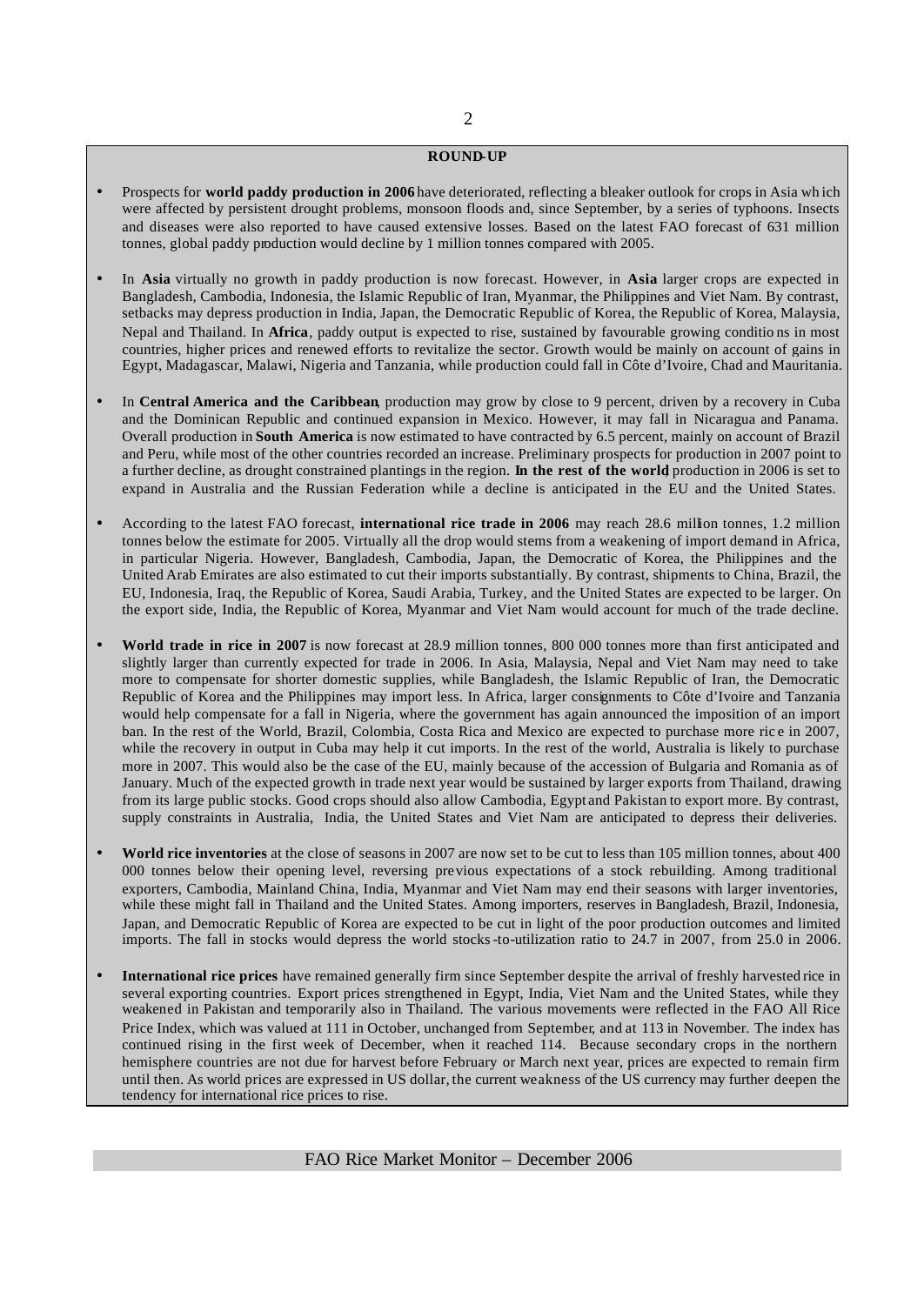## **Rice situation update as of 12 December 2006**

#### **I. PRODUCTION**

#### **World paddy production likely to stagnate in 2006, as adverse crop growing conditions prevail**

Prospects for global paddy production in 2006 have deteriorated in recent months, mainly reflecting a bleaker outlook for crops in Asia where several countries have been affected by persistent drought problems early in the season, by monsoon floods in August and, since September, by a series of typhoons. Insects and diseases also were also reported to have caused extensive losses. Based on the latest FAO forecasts, 2006 global paddy production might slightly fall to 631 million tonnes, 4.4 million tonnes lower than previously anticipated.



The major downward revisions to the 2006 production forecasts, compared with last issue, concerned India (-5.0 million tonnes), Indonesia (- 91 000 tonnes), Malaysia (-200 000 tonnes), the Philippines (- 200 000 tonnes), Thailand (-900 000 tonnes), Viet Nam (- 505 000 tonnes), Chad (-28 400 tonnes), Cote D'Ivoire (- 50 000 tonnes), Mauritania (- 41 500 tonnes), Uganda (- 20 000 tonnes), Costa Rica (- 50 000 tonnes) and Nicaragua  $(30000 \text{ tonnes})$ . By contrast, production prospects improved in the case of China (+ 740 000 tonnes), the Islamic Republic of Iran (+ 200 000 tonnes), Japan (+ 271 000 tonnes), Myanmar (+ 400 000 tonnes), Pakistan (+ 296 000 tonnes), Egypt (+ 328 000 tonnes),

Tanzania (+ 306 000 tonnes), the Domin ican Republic (+ 32 000 tonnes), Paraguay (+ 21 000 tonnes) and Venezuela (+ 40 000 tonnes).

## **A. Asia**

#### **Paddy production in Asia likely to stagnate in 2006 as prospects deteriorate in several major producing countries**

Production in Asia, which accounts for 90 percent of the world total, is now forecast to reach 571 million tonnes, only 200 000 tonnes less than last season, but well below the earlier expectation of 575.7 million tonnes. The deterioration was mainly on account of **India**, although the final outcome of the season in the country is still subject to much uncertainty, with contrasting information flowing from various sources. As the season progresses, prospects for crops in **Indonesia**, **Malaysia, the Philippines, Thailand** and **Viet Nam** have also deteriorated. By contrast, forecasts were upgraded for **Mainland China, the Islamic Republic of Iran, Japan, Myanmar** and **Pakistan**.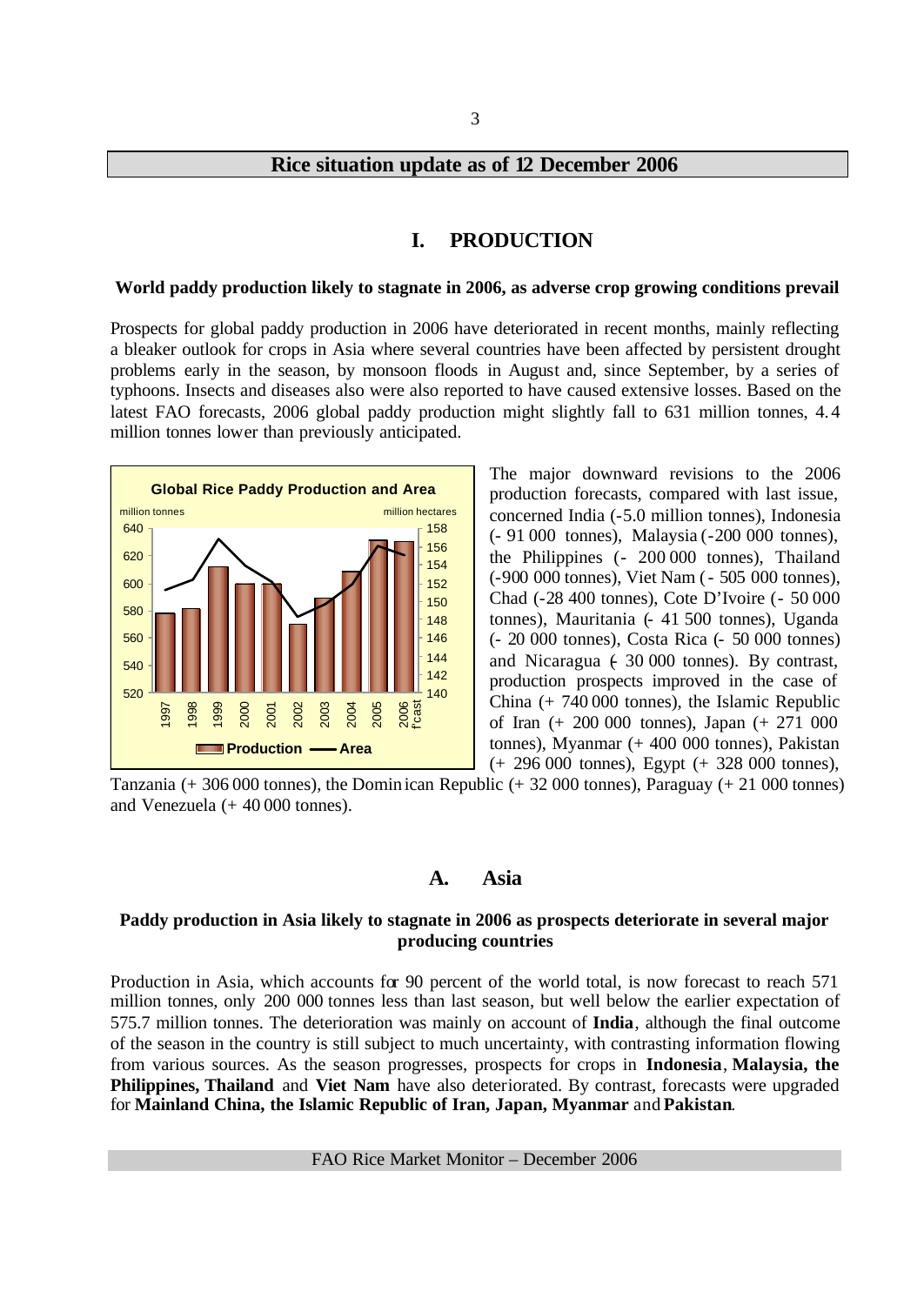Paddy crops in Asia have been negatively affected this season by typhoons, floods, drought and insect attacks. As a result, virtua lly no growth in paddy production is now forecast in 2006 in the region as a whole. Several countries, however, are likely to harvest larger crops compared with the previous season, in particular **Bangladesh**, where heavy rainfall in August brought relief to the main crop, but also **Cambodia, Indonesia, the Islamic Republic of Iran, Myanmar, the Philippines**  and **Viet Nam**. By contrast, several setbacks are likely to depress production in **India, Japan, the Democratic Republic of Korea, the Republic of Korea, Malaysia, Nepal** and **Thailand**.



Although above normal temperatures and low rainfall earlier this season have constrained cereal crops in **Afghanistan**, government expectations for paddy crops, which are grown under irrigation, have remained buoyant at 540 000 tonnes, almost 11 percent more than the 487 000 tonnes harvested in 2005.

In **Bangladesh,** prospects for the main Aman crop were rather subdued by the end of August, as rainfall over the monsoon period, which runs from 1 June to 31 August, had been 24 percent below normal. Fears were allayed in September, when heavy rainfall brought floods but also relief to the rainfed Aman crop that will be harvest in November/December. The intense

precipitation also lifted expectations on the irrigated Boro crop, planted between December and February, by increasing the availability of water underground and in reservoirs. As a result, prior expectations that the paddy harvest would reach 41 million tonnes (equivalent to 27.3 million tonnes of milled rice) have been retained. Although this would mean a yearly increase of about 3 percent, the current paddy production forecast remains short of the ambitious 44 million tonne government target.

Excellent crop prospects in **Cambodia** were recently confirmed by the Government, which estimated plantings over the main, wet season, crop to have risen by some 11 percent to 2.185 million hectares. As a result, the Government is now backing FAO's 6.5 million tonne production forecast, a slight increase from the excellent 2005 performance.

In its October Grain Report, the China National Grain & Oils Information Centre revised slightly upward its forecast for **China's (mainland**) paddy production, which, however, remains rather downbeat. According to the organization, the season may end with an output of 180.7 million tonnes, virtually unchanged from last year. This result is based on expectations of an 11 percent increase in the late-rice crop, which would just be sufficient to offset the drop in the main intermediate crop, after this was negatively affected by drought and pest disease problems. In July, it was confirmed that government purchases of Japonica and Indica rice at minimum producer prices would be opened from 10 November 2006 to 28 February 2007 in the provinces of Jilin and Heilongjiang and from 16 September 2006 to 31 December 2006 in the provinces of Anhui, Jiangxi, Hubei, Hunan and Sichuan. Protective prices were maintained at Yuan 1440 per tonne for late and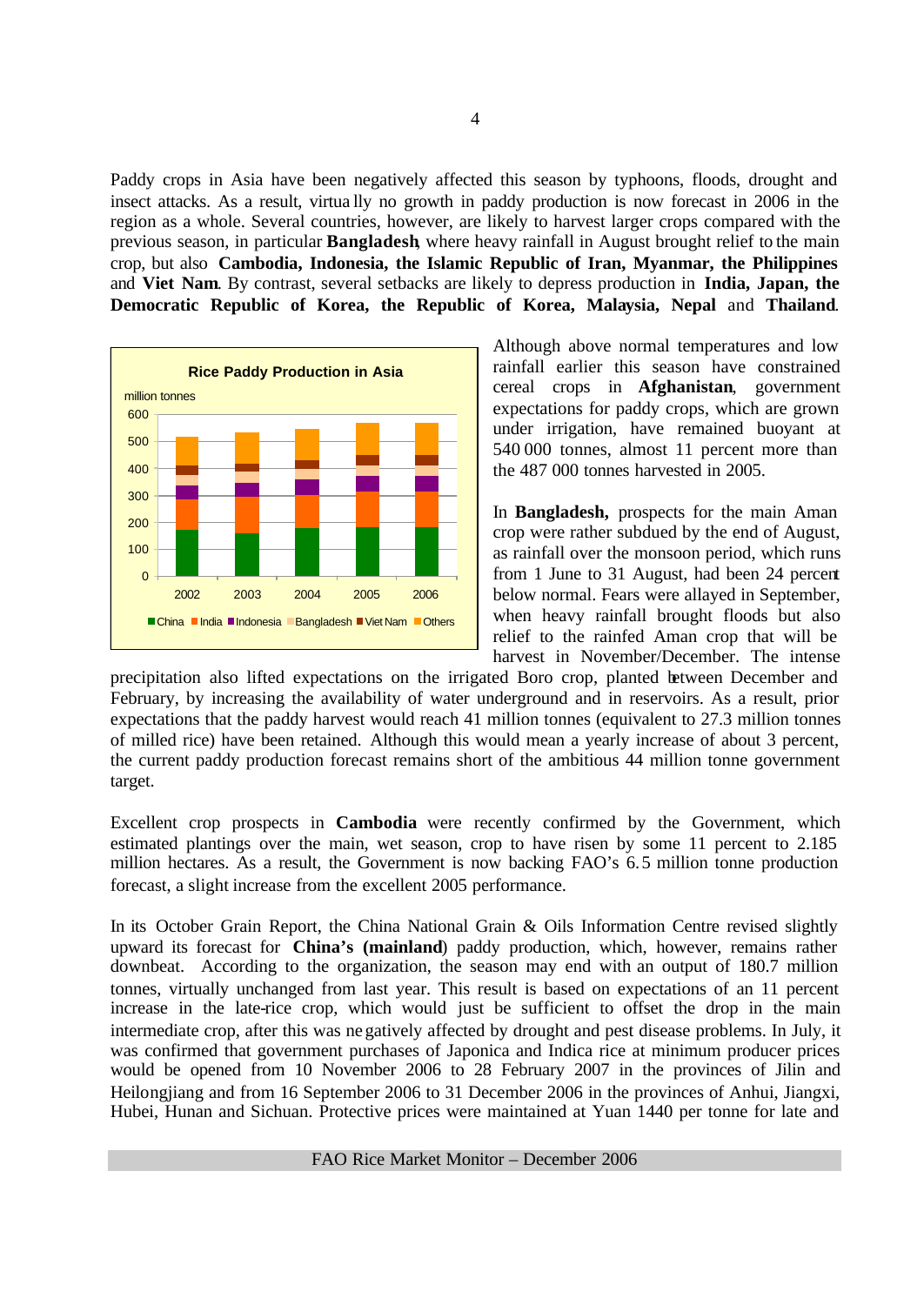intermediate long grain, non-glutinous rice and at Yuan 1500 per tonne for Japonica round grain. In the rest of the country, provincial governments are free to decide whether to procure rice at the minimum "protective" prices.

In March 2006, the 2006-2011 Five Year Plan was presented at the China's National People's Congress. The Plan outlines important objectives for the cereal sector, including the adoption of a development strategy aimed at raising the value of the final products and the full utilization of the by-products. The strategy would imply investing in large -scale rice processing enterprises, with the capacity to handle up to 300 000 tonnes of rice per year. The country is also poised to develop new "super rice" hybrids and to sustain their dissemination to cover some 30 percent of total area by 2010. The objective is to compensate for an on-going reduction of the area planted through productivity gains. The Government also announced it would launch the second National Agriculture Survey in 2007, to help set the bases for a revitalization of the agriculture sector. The first National Agriculture Survey was conducted in 1997.

Last October, **the Chinese Province of Taiwan** announced a major overhaul of its rice price guarantee system, which was operational for the last 30 years, to be implemented in 2009. The blue print considers replacing the system with decoupled, direct payments to producers, supplemented with variable payments based on a target price. The programme envisages a progressive reduction of government direct rice purchases to 200 000 tonnes, 150 000 tonnes and 100 000 tonnes over the first three years of implementation. The gradual disengagement of the public sector would be associated with a greater involvement of the private sector in local purchases, through public biddings, establishment and administration of rice stocks. The Province's Council of Agriculture, which carries out activities to promote domestic rice consumption, reported a small increase in per caput rice intake in 2005. The move has raised the question on whether the long-lasting tendency for rice consumption to fall has bottomed out, opening the way to a new phase of stabilization or even recovery in per caput rice demand.

FAO's outlook for production in **India** has worsened since the issuance of last report, as the erratic monsoon rainfall pattern and a slight contraction in plantings are believed to have negatively affected the main, Kharif, paddy crop. Although the Indian Department of Meteorology reported a national average precipitation from 1 June to 30 September of close to 99% of its long-range average, it also indicated that the distribution of the rainfall in time was irregular, with serious delays in the arrival of the rains in June. Spatially, out the four regional demarcations, only central India received above average precipitation, while the Northwest, Northeast and South Peninsula witnessed a shortfall. Particularly affected by the rain deficiency were the important rice-producing states of Assam, Tamil Nadu and Uttar Pradesh, while rainfall was above average in Orissa. As a result, FAO anticipates a severe decline in output over the main paddy crop, but it is noteworthy that this could still be subject to major revisions as more information becomes available.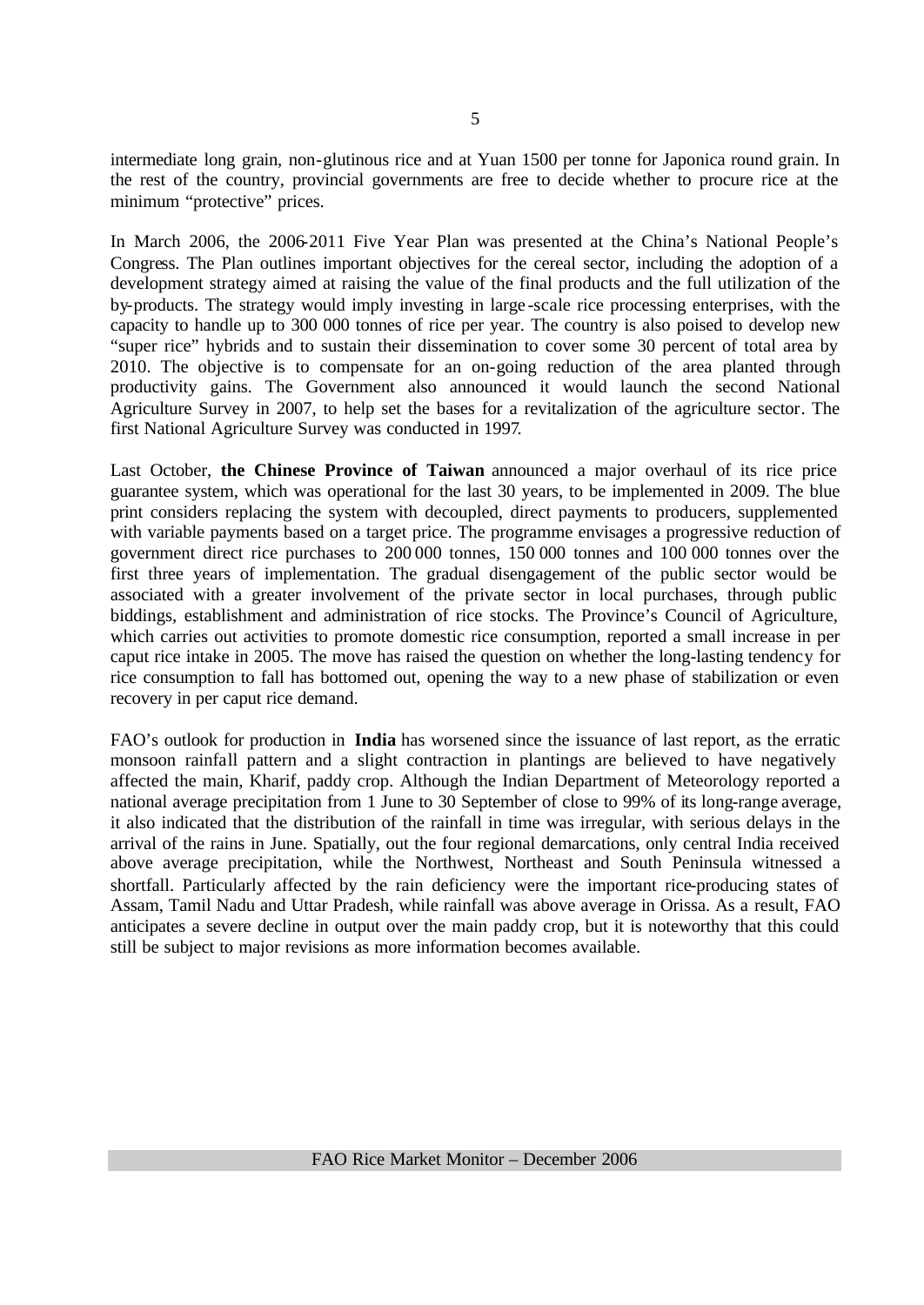| India: Geographical distribution of the 2006 south-west monsoon rains  |                            |        |             |  |  |  |  |
|------------------------------------------------------------------------|----------------------------|--------|-------------|--|--|--|--|
| Region                                                                 | Actual (mm)<br>Normal (mm) |        | % Departure |  |  |  |  |
| All-India                                                              | 886.6                      | 892.2  | $-1\%$      |  |  |  |  |
| Northwest (NW) India                                                   | 573.7<br>611.6             |        | $-6\%$      |  |  |  |  |
| Central India                                                          | 1152.2                     | 993.9  | 16%         |  |  |  |  |
| South peninsula                                                        | 684.6                      | 722.6  | $-5%$       |  |  |  |  |
| North east (NE) India                                                  | 1177.6                     | 1427.3 | $-17%$      |  |  |  |  |
| Source: India Meteorological Department $-1$ June to 30 September 2006 |                            |        |             |  |  |  |  |

| All-India: Monthly distribution of 2006 monsoon rainfall - Departure from |        |  |  |  |  |  |
|---------------------------------------------------------------------------|--------|--|--|--|--|--|
| long range average                                                        |        |  |  |  |  |  |
| June                                                                      | $-13%$ |  |  |  |  |  |
| July                                                                      | $-2\%$ |  |  |  |  |  |
| August                                                                    | $+5%$  |  |  |  |  |  |
| September                                                                 | $-1\%$ |  |  |  |  |  |
| Source: India Meteorological Department $-1$ June to 30 September 2006    |        |  |  |  |  |  |

Although high prices will sustain rice cultivation over the secondary, Rabi, crop, India is now expected to harvest an overall 135 million tonnes of paddy (around 90 million tonnes of milled rice) from its Kharif and Rabi crops, five million tonnes less than previously foreseen and 1.6 million tonnes (1.2 percent) below the 2005 excellent performance.

In June, a Government Planning Commission released a draft "1<sup>th</sup> Year Development Plan", covering the period 2007/08 - 2011/2012. Of particular relevance to the Indian agricultural sector is the call for a second green revolution, to help reverse the slowing pace of expansion of the sector to reach a 4 percent annual growth rate<sup>1</sup>.

**Indonesia's** forecast for paddy production this season has been lowered slightly by the authorities and now stands at 54.66 million tonnes, 1 percent above the 54.15 million tonnes harvested last year. Production has stagnated around 54 million tonnes since 2004, despite efforts by the Government to boost the sector. As planting of the 2007 main paddy crop is already underway, the Minister of Agriculture already announced an ambitious 5 percent growth target for next season, which would imply a level of output in the order of 57.4 million tonnes.

The **Islamic Republic of Iran** also reported to have gathered a bumper rice crop now estimated in the order of 3.6 million tonnes of paddy (about 2.3 million tonnes in milled terms), a new record for the country.

<sup>&</sup>lt;sup>1</sup> The annual rate of agricultural growth is reported to have slowed down from a 3.2 percent over the 1980 to 1996 period to 1.5 percent in subsequent years.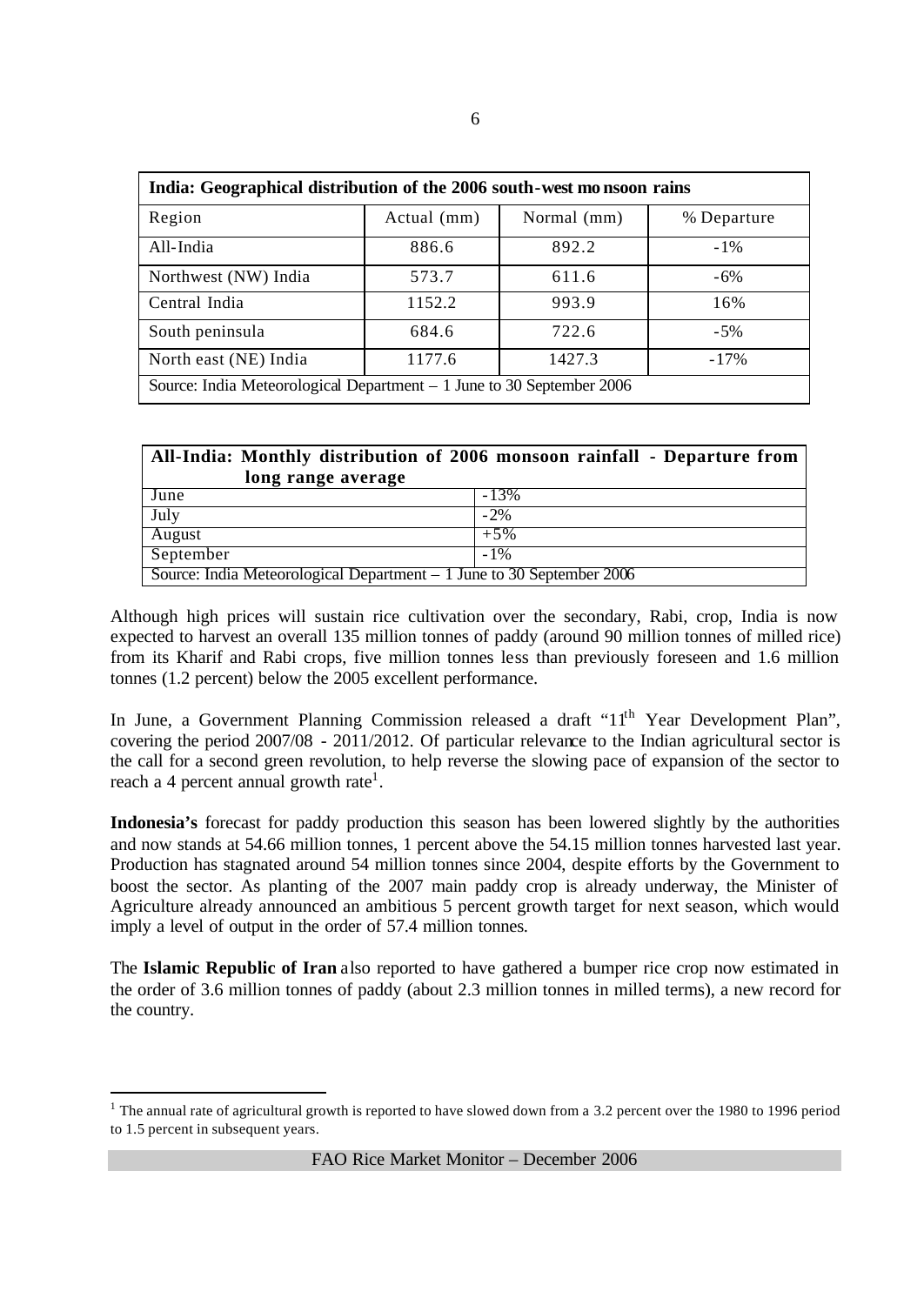

The official husked rice production forecast in **Japan** has been raised slightly to 8.547 million tonnes from last report, equivalent to some 10.7 million tonnes of paddy. This would imply a drop of almost 6 percent from the excellent 2005 harvest. The rather subdued outcome was imputed principally to a lack of sunshine early after planting, which ultimately depressed yields. The country is preparing for the implementation of a new agricultural reform, aimed at improving the competitiveness of the sector. Under the proposal, which still has to be formally approved by the Parliament in December, some 193.9 billion (US\$ 1.644 billion) have been earmarked for the rice sector in 2007. The Government has

also established a new husked rice production target for 2007 at 8.280 million tonnes, which is 50 000 tonnes lower than the target for 2006. In paddy terms, the production target in 2007 would amount to some 10.350 million tonnes.

As the 2006 crop is fully harvested, the official **Republic of Korea's** milled- based production estimate has been raised slightly to 4.680 million tonnes, equivalent to 6.324 million tonnes of paddy. This would entail a 1.7 percent retrenchment from the 2005 outcome, largely attributed to a contraction in plantings but also to excessive rains and reduced application of fertilizers. Similar to Japan, the Republic of Korea is promoting the modernization of rice processing and other measures to enhance the quality of the local rice through the provision of Won 7.2 billion (US\$ 7.8 million). The programme includes assistance to eight cities and counties to develop their own rice brands. The initiative should be viewed against the backdrop of a growing competition from imported rice, which has been available for retail sale since the beginning of 2006. In addition, the Government announced in October, it would again raise the budget allocation to the Direct Payment Programme for Rice Income Compensation, from Won 1.942 trillion in 2006 to Won 2.420 trillion (US\$ 2.6 billion) in 2007<sup>2</sup>. The programme comprises a <u>fixed direct payment per hectare</u> to farmers, based on the rice area they cultivated in 1998-2001, which was set at Won 700 000 (US\$ 758) per hectare in 2006, Won 100 000 per hectare more than in 2005. In addition, rice producers are eligible to a variable direct payment, to cover 85 percent of the difference between the national average market price and a target price, minus the fixed direct payment. It is still too early to know the average level of market prices that will determine the variable direct payment in  $2006<sup>3</sup>$ . In 2005, the national market prices averaged Won 1,750,000 (US\$ 1,893) per tonne, which, combined with a target price of Won 2,126,000 (US\$ 2,300) per tonne in 2005, 2006 and 2007 and a fixed direct payment per tonne of Won 123,000 (US\$ 124) **per tonne**, gave rise to a variable direct payment of Won 196,000 (US\$ 212) per tonne in 2005.

Prospects for 2006 production in the **Democratic Republic** point to a much less buoyant outcome than last year, as the country was affected by flood problems. This is likely to raise serious food

 $2$  In 2005, Won 1.600 trillion were allocated to the Programme.

 $3$  All prices in this section are given on a milled rice basis.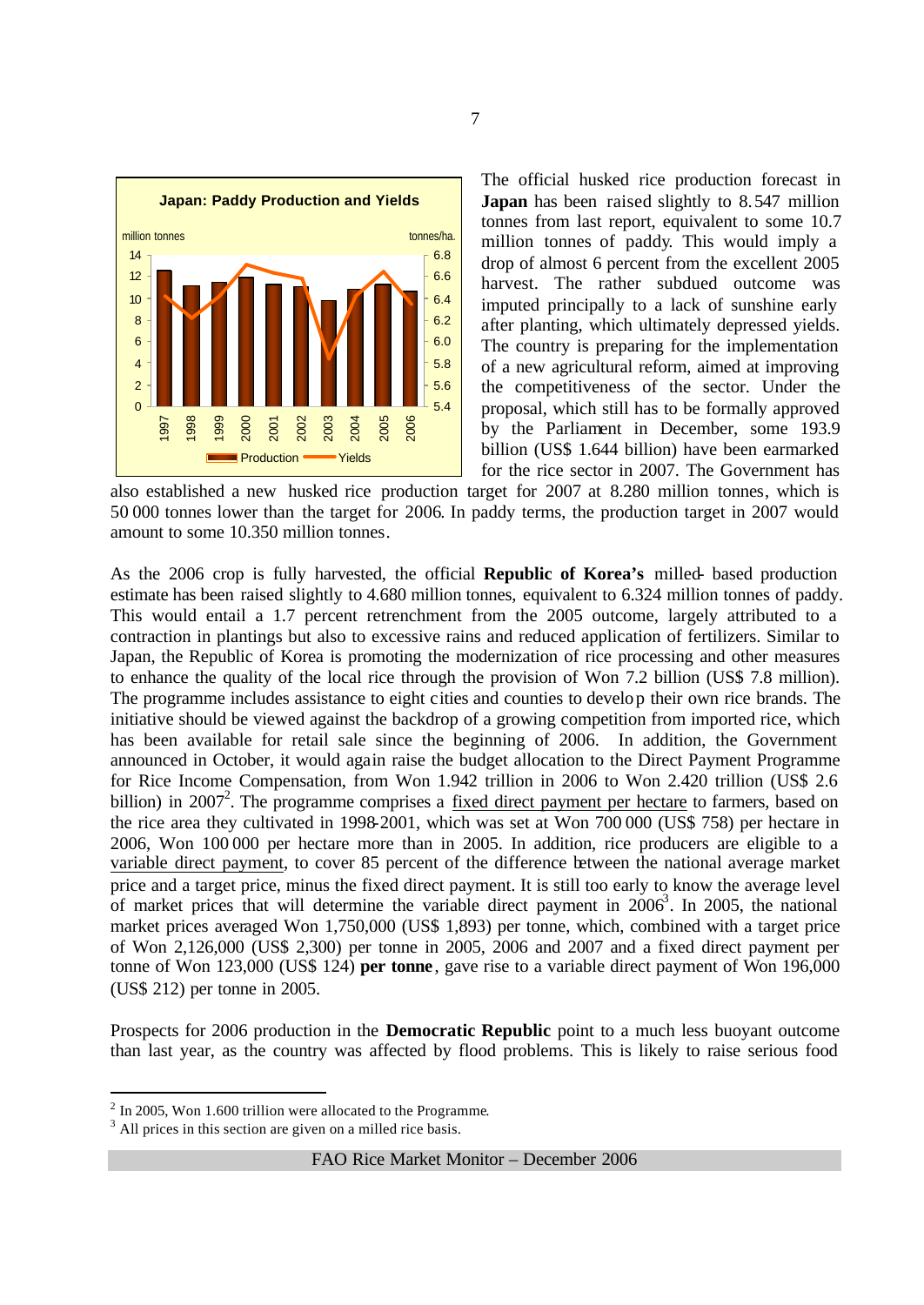supply problems since imports are foreseen to be much smaller than last year, reflecting the suspension or cut back of external assistance to the country.

The 2006 production outlook was also downgraded in **Malaysia**, reflecting excessive rainfall in October that caused losses to the secondary paddy crop. FAO currently forecasts the country to harvest 2 million tonnes this season, around 10 percent less than in 2005. Nonetheless, the Government has reiterated its intention to promote rice production, with the goal to satisfy 90 percent of domestic needs, much higher than the 65-70 percent currently achieved. With that endeavour, the Ministry of Agriculture was reported to have proposed an increase in the guaranteed minimum price from RM 550 to RM 650 (US\$ 178.6) per tonne of paddy, which would be supplemented with a RM 240 (US\$ 66) per hectare, per season, to foster a greater use of fertilizers and weed killers.

**Myanmar** has also engaged in an expansionary rice production policy, which, unlike in other countries, relies principally on an extension of the area rather than on productivity gains. According to the Government, the country gathered 25.1 million tonnes of paddy in 2005, higher than FAO's estimate of 24.5 million tonnes. As a result, FAO has also revised upward its production forecast for the current year to 25.2 million tonnes. Over the past several months, rice consumer prices were reported to have surged by 30 percent. In response, the government is said to have established three commodity price control committees, representing the Central, upper and lower regions, which ought to collaborate to stabilize basic food and non-food product prices. One measure to keep the retail price of rice under control was the establishment of special shops that offer cheap rice to lowincome earners, which had reached 100 units by early September. In December, the country also lifted the restriction on inter-state rice movements that had been in place from August to November.

Severe drought-induced paddy losses were confirmed in **Nepal**, which is now foreseen to end the season with a 12 percent contraction in production to 3.7 million tonnes. In August, the Government launched a Rupees 200 million (US\$ 2.9 million) package to bring relief to drought-affected livestock and winter crop producers.

By contrast, the outlook for paddy production in **Pakistan** has improved since the last report and now stands at 8.4 million tonnes (5.6 million tonnes, milled basis, of which 2.0 million tonne correspond to Basmati), only 1 percent more than last season but the fifth consecutive year of gains. Indeed, a 10 percent loss caused by excessive rainfall in the lower Sindh was reported to have been compensated by increases in both IRRI and basmati rice produced in the Punjab. The arrival of new supplies in October, however, have caused producer prices to fall, prompting requests for a reactivation of the system of guarantee rice prices, through government purchases. Last July, the largely indicative official prices of IRRI-6 paddy were raised to Rupees 306 per 40 kg in 2006, equivalent to some Rupees 7 650 (US\$ 127.4) per tonne.

In **the Philippines,** the outlook for paddy production over the 2006 season (July 2006 – June 2007) has been revised downward by 200 000 tonnes to 15.3 million tonnes, because of a succession of typhoons, floods and plant diseases that have affected the country since July. Despite the revision, the new forecast still represents a 1.3 percent increase from last season. The adjustment follows less buoyant expectations over the size of the crops harvested from July to December, because of damage from typhoon Xangsane, which hit provinces around Manila in September, and typhoon Cimaron, which battered the major rice growing northern areas in November. If confirmed, this would be the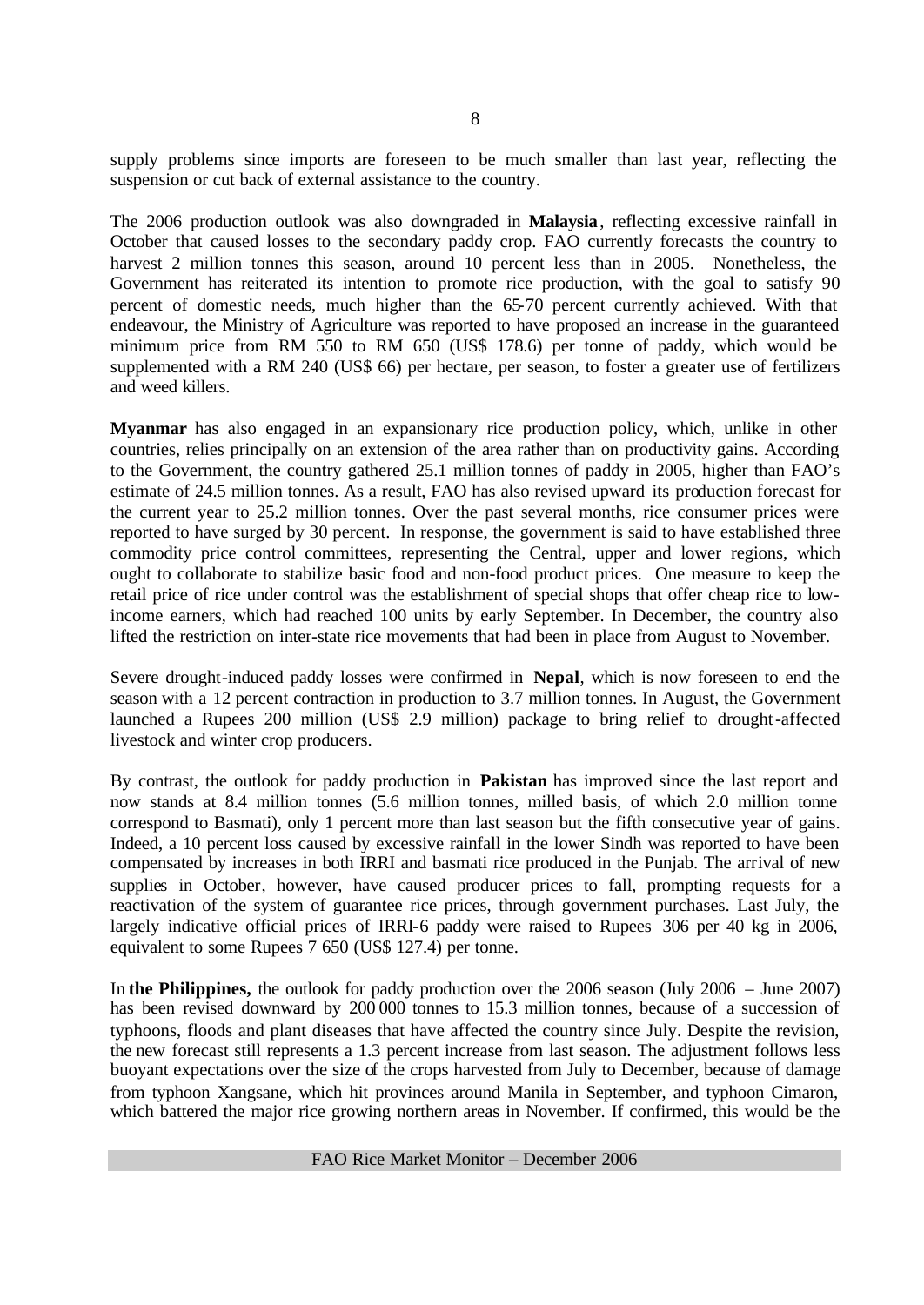fourth consecutive years the country would witness gains in paddy production, mainly driven by improvements in yields. One mainstay of government production expansionary drive has been the dissemination, since 2003, of high performing hybrid seeds, supported by the provision of price subsidies<sup>4</sup>. The hybrid dissemination programme, which is to be terminated in 2007, has been rather controversial, with some farmers reportedly disappointed by the performance of the hybrid rice varieties. The Government, on the other hand, claims surveys have shown that farmers would continue using hybrids even in absence of subsidies.

In **Sri Lanka**, paddy production in 2006 has been confirmed to surpass the record level of last season, with almost 3.3 million tonnes harvested from both the Maha and Yala crops. The very high level of output for the second year in a row has given rise to large surpluses, which have depressed producer prices and caused storage bottlenecks.

| Sri Lanka – Rice Paddy Production by Crop (thousand tonnes) |                |                |              |                |                |  |  |  |
|-------------------------------------------------------------|----------------|----------------|--------------|----------------|----------------|--|--|--|
|                                                             | 2002/03        | 2003/04        | 2004/05      | 2005/06        | 2006/07        |  |  |  |
| Maha season<br>Yala season                                  | 1,774<br>1,086 | 1,895<br>1,176 | 1,670<br>958 | 2,013<br>1,233 | 2,136<br>1,157 |  |  |  |
| <b>Total</b>                                                | 2,860          | 3,071          | 2,628        | 3,246          | 3,293          |  |  |  |

Source: Department of Census and Statistics – Sri Lanka.

By contrast, in **Thailand**, drought in the Northeast and floods in the North, Central and Southern regions have dampened expectations over production this season, the main crop of which started being harvested in November. Following reports that more half a million hectares of paddy had been severely damaged, FAO has downgraded its production forecast from 30.6 million tonnes to 29.7 million tonnes. On the policy front, the interim Government, formed after the military coup in September, announced that the intervention paddy programme for the 2006/07 season would cover 9 million tonnes from the main crop, unchanged from the previous season, with procurement limited to paddy rice. Procurement prices, however, were lowered by around 8 percent compared with the 2005/06 high levels.

| <b>Thailand – Intervention Prices for Paddy Rice (Main Crop)</b> |              |              |              |              |  |  |  |  |
|------------------------------------------------------------------|--------------|--------------|--------------|--------------|--|--|--|--|
|                                                                  |              | 5% Broken    | $100\%$ B    |              |  |  |  |  |
|                                                                  | (Baht/tonne) | (US\$/tonne) | (Baht/tonne) | (US\$/tonne) |  |  |  |  |
| 2001                                                             | 5 2 3 5      | 119          | 5 3 3 0      | 122          |  |  |  |  |
| 2002                                                             | 5 2 3 5      | 121          | 5 3 3 0      | 123          |  |  |  |  |
| 2003                                                             | 5 2 3 5      | 132          | 5 3 3 0      | 134          |  |  |  |  |
| 2004                                                             | 6 500        | 166          | 6 600        | 168          |  |  |  |  |
| 2005                                                             | 7 0 0 0      | 170          | 7 100        | 173          |  |  |  |  |
| 2006                                                             | 6 400        | 179          | 6 500        | 182          |  |  |  |  |

Source: Thai Rice Policy Committee.

l

 $4$  Hybrid seeds were reported to be priced more than twice as much as normal certified seeds.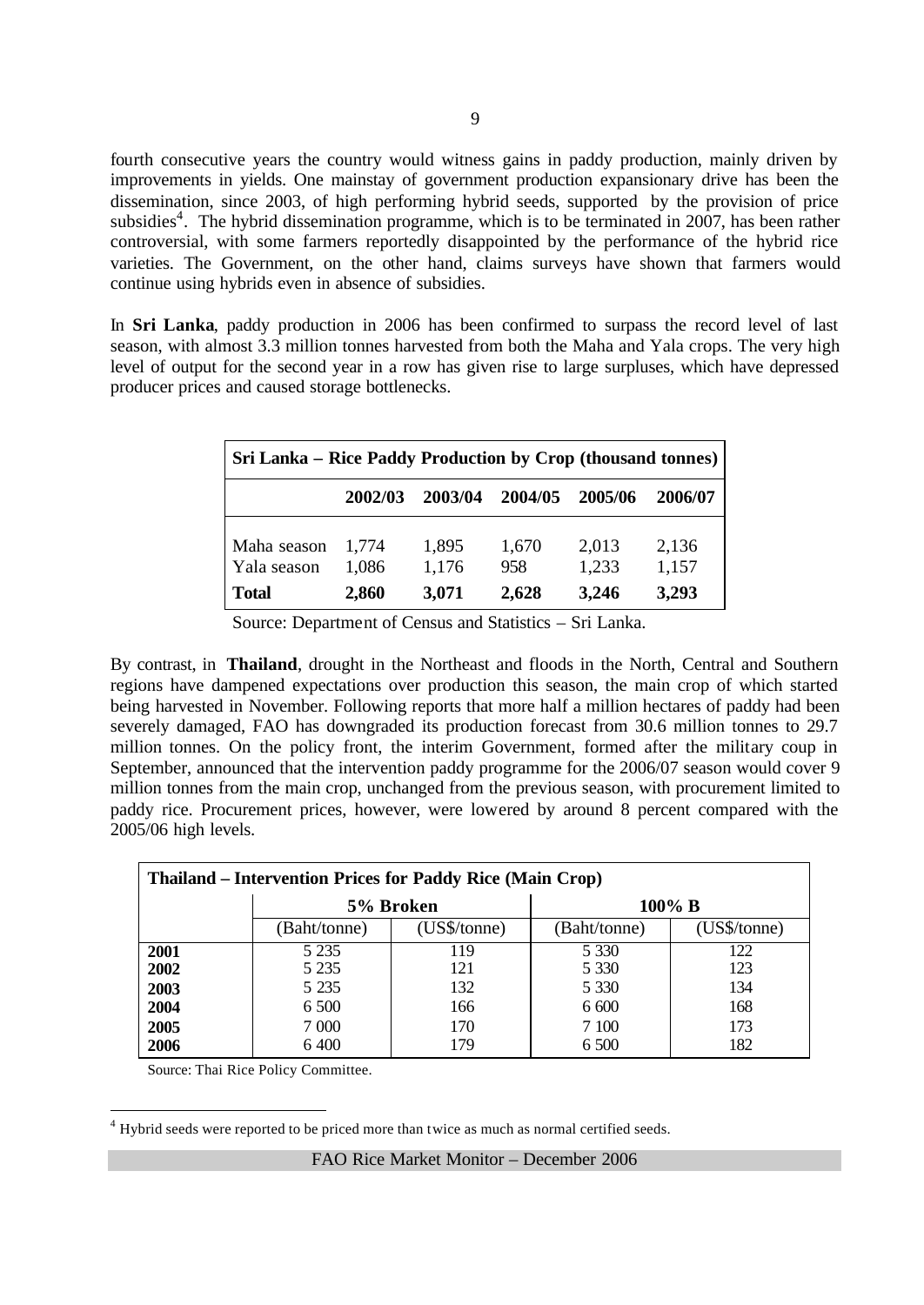The Government of **Viet Nam** recently confirmed that the setbacks that were affecting crops in the past few months had caused serious damage. As a result, 2006 production is now forecast by the government at 36.2 million tonnes, somewhat lower than the previous from 36.7 million tonnes FAO forecast still slightly above the 35.8 million tonnes harvested in 2005. Part of the crop losses stemmed from infestation from the brown plant hopper in central and southern provinces.

# **B. Africa**

#### **Positive prospects for paddy crops in 2006 confirmed**

The 2006 paddy season is approaching its end in Africa, as most crops are at the harvest stage in the western and northern parts of the region, while, south of the equatorial line, countries are already looking forward to the 2007 paddy crops, which are normally planted in November/December. Overall the region is now expected to gather some 22 million tonnes in 2006, half a million tonnes more than previously anticipated, and 1.3 million tonnes above output in 2005. Much of the growth reflects favourable growing conditions in most countries, higher prices and government renewed efforts to revitalize the sector.



The upgrading of output in the region from the previous review reflects more buoyant forecasts for **Egypt** and **Tanzania**, while prospects deteriorated for the **Chad, Côte d'Ivoire, Mauritania** and **Uganda**. Compared with 2005, the expected growth this season would be mainly on account of large gains in **Egypt, Madagascar, Malawi, Nigeria and Tanzania**, while production could fall in **Côte d'Ivoire, Chad** and **Mauritania**.

In *Northern Africa,* the outlook for rice production has improved, following the release of new forecasts for **Egypt** indicating an increase in plantings compared with 2005.

According to the Ministry of Agriculture and Land Reclamation, around 669 100 hectares were put under rice this season, 9 percent more than last year, confirming private traders' anticipation of an expansion. As a result, FAO has raised its forecast for production in the country to 6.5 million tonnes, 7 percent above last year official output estimate.

A few *Western African* countries are still engaged in harvesting, but most have already concluded the season. To review the 2006/07 crop outlooks and their implications for the food situation in Western Africa and the Sahel, a regional meeting was convened from 26 to 28 September in Mindelo, Cap Vert. The conference concluded that, despite a faltering start of the rains in the subregion and some damage to crops caused by floods in **Burkina Faso, Chad, Mali** and **Niger**, growing conditions have been generally favourable, with good crops expected in most countries. In addition, the phytosanitary situation was generally satisfactory, with a limited risk of locust attacks.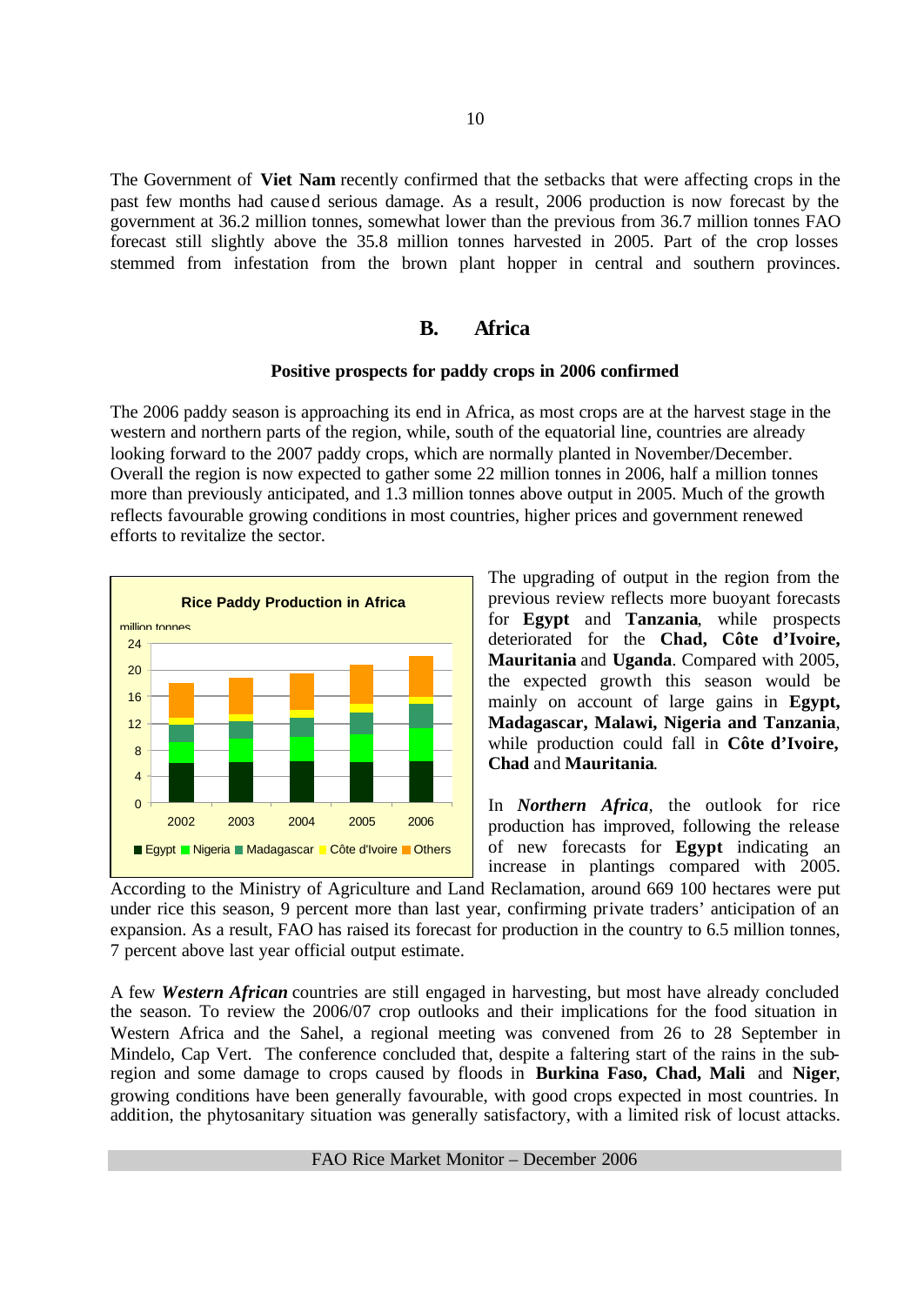In **Mali**, some 950 000 tonnes are now expected to be harvested, slightly more than last year. Favourable growing conditions and continued support from the Government could boost production in **Nigeria** to 4.8 million tonnes, up from 4.2 million tonnes last year. This would be the fifth consecutive year of expansion, a sign that the country's efforts to achieve rice self-sufficiency in rice are bearing fruit. The sector has benefited from subsidies on seeds and fertilizers, combined with strong border protection against imports. The production outlook is also positive in **Senegal**, which benefited from favourable weather and of a low incidence of pests and diseases. As a result, the country is expected to gather about 300 000 tonnes of paddy, 3.7 percent more than in 2005. Nonetheless, a 28 percent contraction in paddy production is currently forecast in **Chad**, to 106.6 thousand tonnes, mainly reflecting a 26 percent drop of plantings, caused by floods in the southern part of the country. In **Côte d'Ivoire** , the pattern of the rainfall this season was better than last year in several rice-growing regions but scant precipitation in August in Guiglio and Duekoue negatively affected rice crops. As a result, the country is now expected to harvest 1.1 million tonnes, about 4 percent less than in 2005. Production is anticipated to decline more sharply in **Mauritania**, following an erratic rainfall and damage from insects, with the Government predicting a 35 percent drop from last season to 58.5 thousand tonnes.

In *Southern Africa*, goods rains and improved access to fertilizers and seeds through input subsidy programmes targeted to small producers also raised prospects of rice production in **Malawi,** now officially forecast at 91.5 thousand tonnes, more than twice the dismal 41.3 thousand tonnes harvested in 2005. **Madagascar** also gathered a bumper crop in 2006, estimated by FAO at 3.5 million tonnes or 2 percent larger than in 2005.

In *Eastern Africa,* output in **Kenya** is expected to recover from last season drought-induced decline. Paddy production in the country remains relatively modest, in the order of 40 000-50 000 tonnes, equivalent to some 25 000 – 33 000 tonnes of milled rice, much less than domestic consumption, estimated at some 260 000 tonnes. To respond to the growing domestic demand for rice, the African Development Bank was recently reported to have provided a grant to the country of Shilling 3.5 billion (US\$ 50 million) to finance an irrigated rice project in the Nyanza Province. After a poor start of the rainy season, crop prospects greatly improved in **Tanzania,** where the Government is now forecasting production to rise by 20 percent to 784 000 tonnes, on a milled rice basis, equivalent to 1.2 million tonnes of paddy. Similarly, official estimates in **Uganda** point to a production gain of 11 percent to 170 000 tonnes, mainly resulting from an expansion of plantings.

# **C. Central America and the Caribbean**

# **Large gains in Cuba, the Dominican Republic and Mexico expected to sustain a 9 percent production growth in Central America and the Caribbean in 2006**

As of December, the critical hurricane period will be largely over in sub-region. This year, their incidence has been rather limited, especially if compared with 2005. The National Oceanic and Atmosphere Administration (NOAA) has associated the weak hurricane activity in the Atlantic to the strengthening of an El Niño phenomenon. According to this organization, as of September, there was a 55 percent chance of it turning into a moderate El Niño event in the coming months, the effects of which would also extend to the other continents.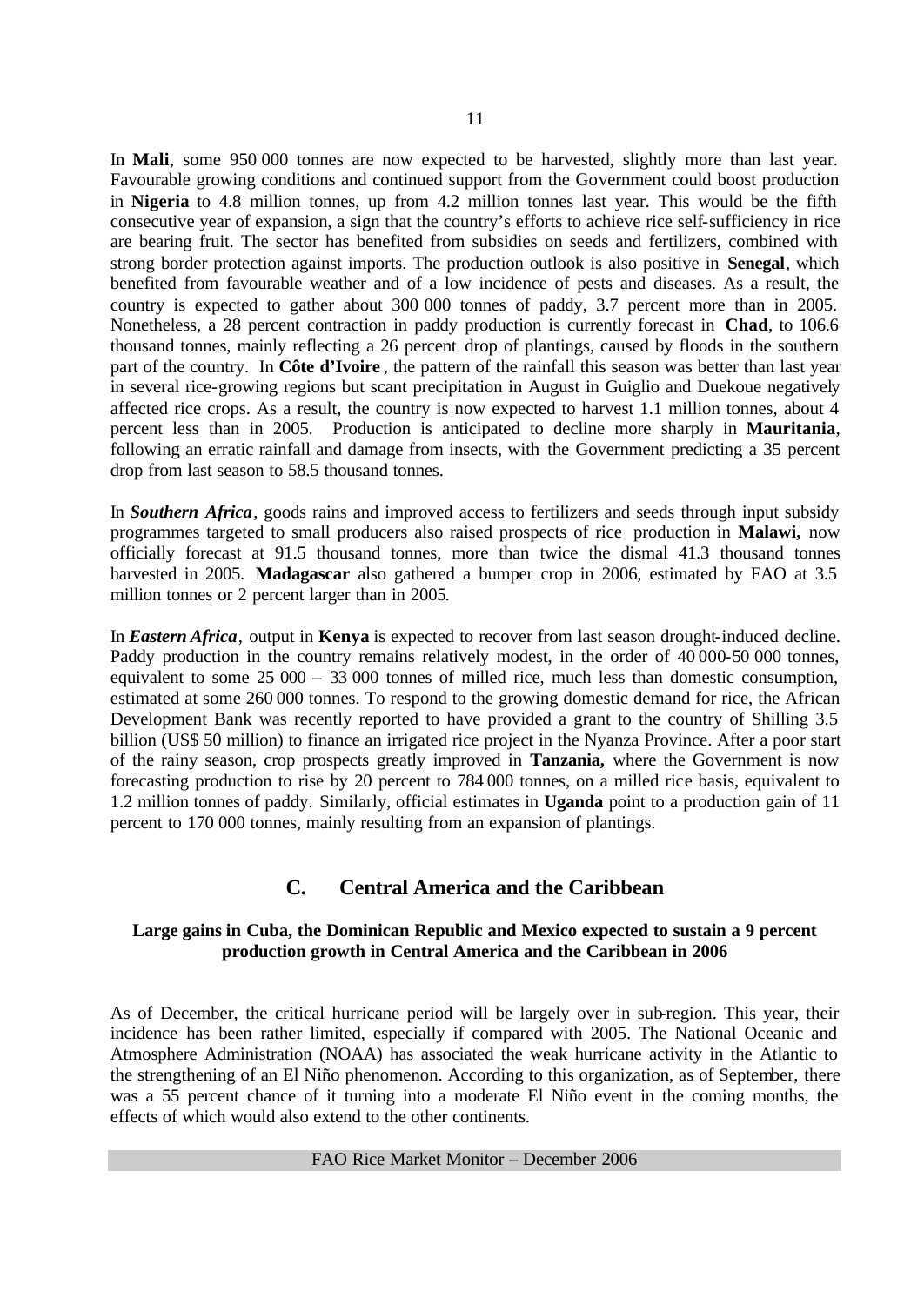The production outlook in the sub-region continues to be positive, but it has somewhat det eriorated from the previous issue of the Report, following downward revisions of forecasts in **Costa Rica** and **Nicaragua**, which more than offset more buoyant expectations for **the Dominican Republic**. At the current expected level of 2.5 million tonnes, paddy production in Central America and the Caribbean would be 8.8 percent higher than last year, with much of the increase driven by a recovery in **Cuba** and the **Dominican Republic** and a continued expansion in **Mexico**.

In **Costa Rica**, the Government is now anticipating production to fall to 200 000 tonnes, from 242 300 tonnes last year, reflecting the lack of precipitation, particularly in September, which depressed yields. The drought affected about 1500 hectares, especially in the North and Central Pacific Region. Rice is one of the few agricultural commodities in the country that are still subject to price controls. On 31 October, an increase of Colon 1000 per 73.6 kg bag (US\$ 27.3 per tonne) in paddy producer prices was announced, which lifted them to some Colon 12 650 per bag (US\$ 345 per tonne). In a parallel move, retail consumer prices are also to be raised by 6.69 percent as of January.

Prospects in **Cuba** continue to point to a strong recovery, as the country is expected to gather around 500 000 tonnes this year, an increase of 36 percent from last year. This reflects a return to a normal pattern of precipitation this season, after lingering drought problems for the past three years.

**The Dominican Republic** confirmed the expectation of a bumper 2006 crop, in view of the favourable weather conditions that have prevailed and a limited incidence of phytosanitary problems. The Government now foresees production to reach 732 000 tonnes, compared with 645 000 tonnes last year. Measures to reduce rice production costs are being promoted, in an attempt to prepare the sector to more intensive import competition from the United States under the CAFTA regional Agreement.

According to the latest official forecasts, production in **El Salvador** would also increase to 30.4 thousand tonnes, the highest level since 2001. Expectations for next year are positive, following the release of a new high yielding, short cycle (110 days to reach maturity), pyricularia resistant, rice variety, which also presents good marketing characteristics.

Little change in production is currently anticipated in **Honduras**, which last year, gathered 19.2 thousand tonnes. This season, the Government was reported to have supplied small producers, for the first time, with free fertilizers and seeds, through a "technological production bonus" programme, launched with the 2006-2010 Strategic Plan for the Development of the Food and Agricultural Sector. In October, an agreement was also reached between rice producer associations, representatives of the Industry and the Ministry of Agriculture to set the paddy price that will be paid to producers until June next year, at Lempiras 240 per quintal (US\$ 288 per tonne).

The outlook for this season crop is favourable in **Mexico**, which is set to harvest some 330 000 tonnes, up from 286 900 tonnes in 2005.

By contrast, an increased incidence of pests and diseases earlier this year and a lack of rainfall in September have marred prospects for production in **Nicaragua**. This is now forecast to reach 260 000 tonnes in 2006, 30 000 tonnes less than earlier anticipated and slightly below the level of 269 000 tonnes harvested in 2005.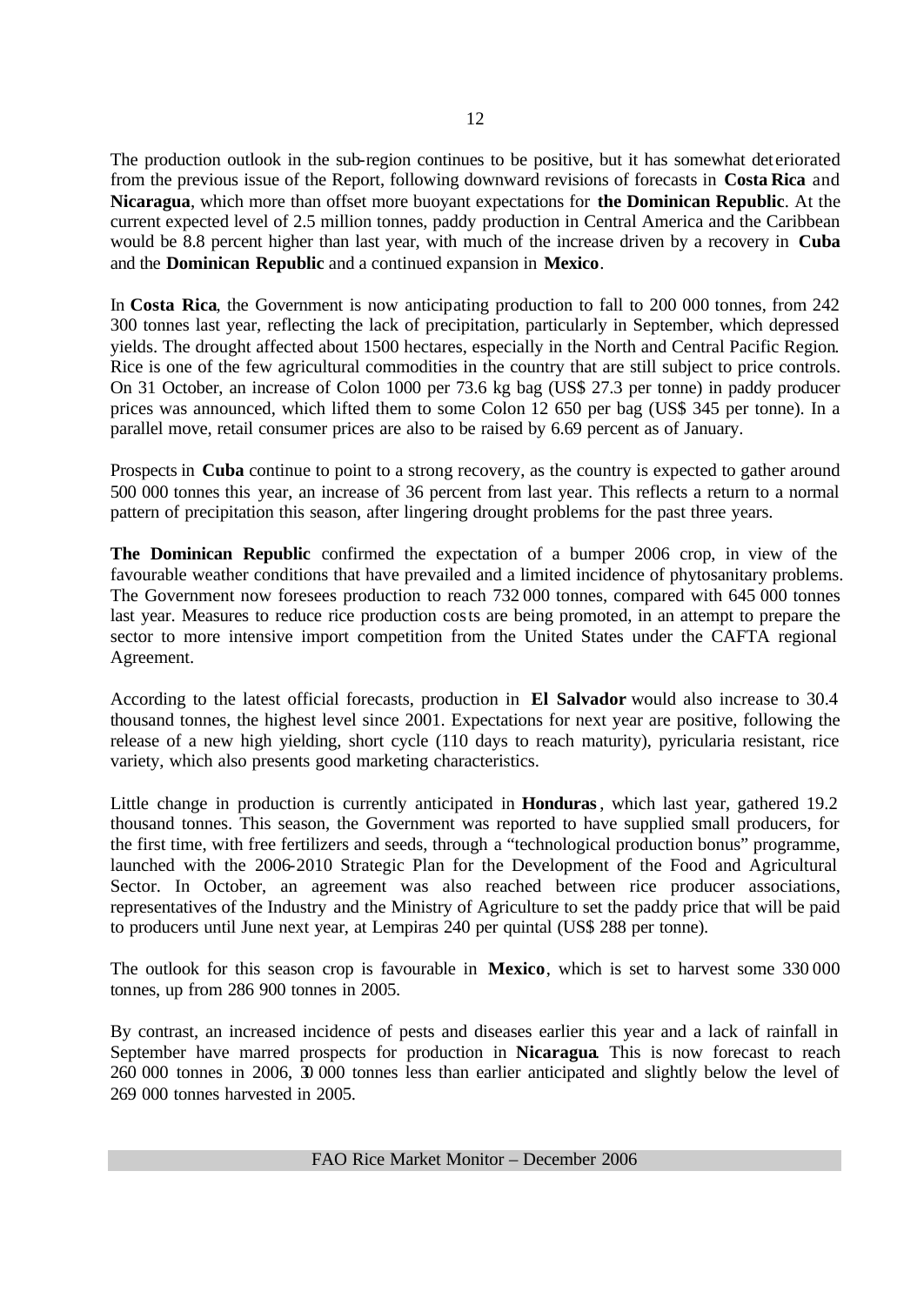In **Panama**, a persistent lack of rainfall in the Chiriqui Province, which supplies about 80 percent of the country's output, also impaired crops, with yield losses of up to 60 percent reported. As a result, the country is now forecast to harvest 230 000 tonnes, 15 percent less than last year, but prospects might be further downgraded should the drought linger and also affect the secondary paddy crop.

# **D. South America**

#### **Mixed results for crops in 2006 while planting for the new 2007 season is already underway**

The 2006 paddy season is over in South America and planting of the main 2007 crops is well advanced in several countries. Based on the latest estimates, many of which already official, overall production in the region is now estimated at 22.5 million tonnes, 6.5 percent less than in 2005. Much of the decline reflects negative prospects in **Brazil**, the largest producer in the region.



**Argentina** confirmed a level of output from its 2006 paddy season of 1.175 million tonnes, which is 23 percent larger than in 2005. Excellent yields were the main factor behind the increase, as the area only rose by 5 percent. The Government is now foreseeing a 4 500 hectare increases in planting to 174 500 hectares in 2007, reflecting favourable price expectations by farmers. Dry weather, however, delayed plantings, which may have negative effects on yields.

Despite adverse seasonal conditions earlier this year, an expansion of rice cultivation is

anticipated to boost production in **Bolivia** by 8.6 percent to 520 000 tonnes in 2006. However, a resulting slide in domestic prices may prompt a cut in plantings in the forthcoming 2007 season

In **Brazil**, production in 2006 has been gauged at 11.6 million tonnes, 12.5 percent less than in 2005. The contraction was the result of a 1 million hectare retrenchment from rice cultivation, driven by low prices in 2005, which was somewhat compensated by excellent yields. As for the 2007 paddy season, the third crop survey carried out by CONAB in November shows little change in the area, but a likely return to more normal, less favourable yields this season led CONAB to suggest a possible slide of output to 11.1 million tonnes.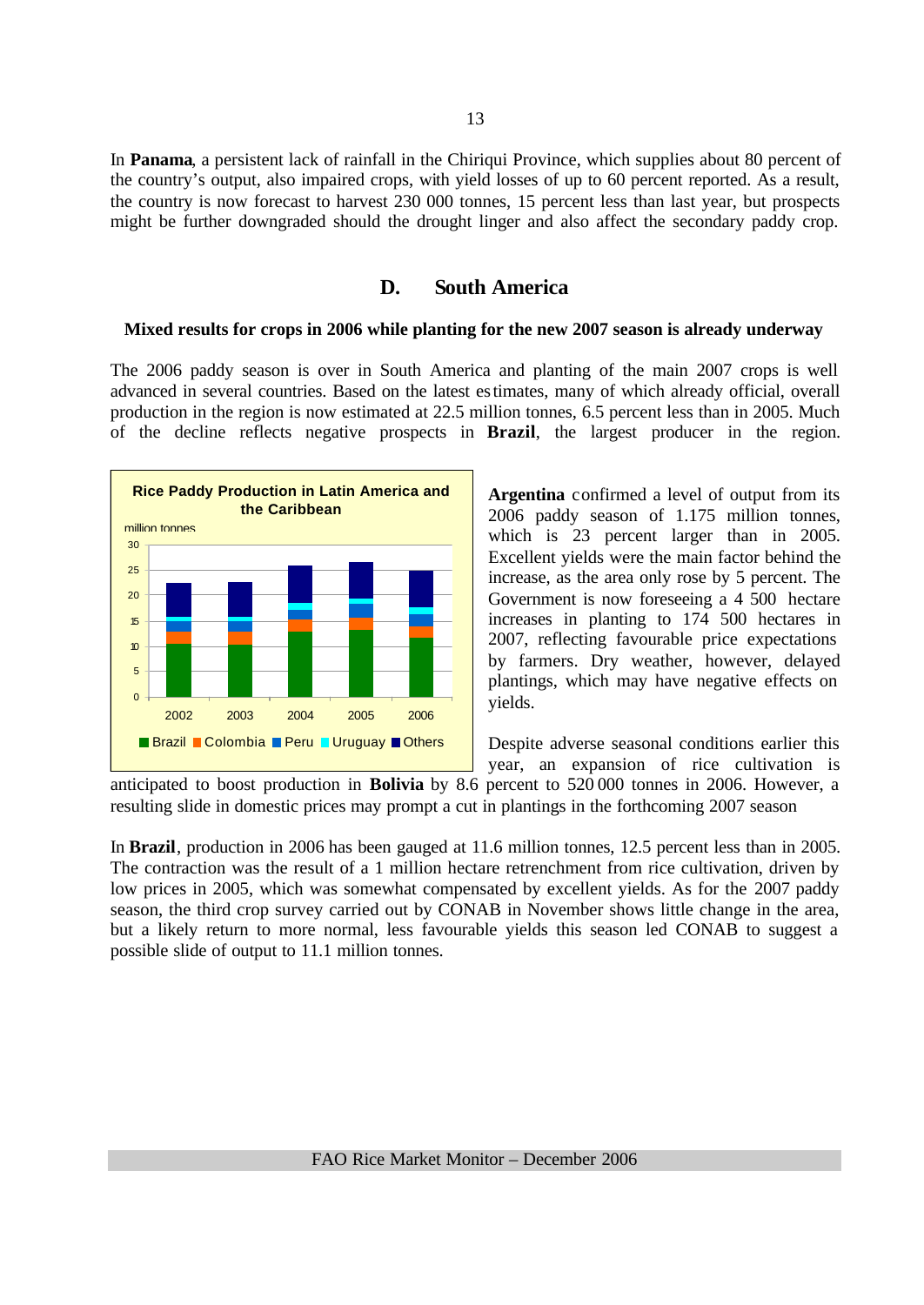| Brazil Paddy Production by Region in 2007 (for Brazil: 2006/07 paddy season) |         |            |                                       |           |  |  |  |
|------------------------------------------------------------------------------|---------|------------|---------------------------------------|-----------|--|--|--|
|                                                                              | Area    | Production | Production Change from<br>last season | Yield     |  |  |  |
|                                                                              | 000 ha  | 000 tonnes | %                                     | tonnes/ha |  |  |  |
| <b>Total</b>                                                                 | 2,976.2 | 11,067.5   | $-4.4$                                | 3.72      |  |  |  |
| <b>North</b>                                                                 | 487.1   | 1,109.5    | 9.4                                   | 2.28      |  |  |  |
| Northeast                                                                    | 739.6   | 1,208.3    | 8.3                                   | 1.63      |  |  |  |
| <b>Centre-West</b>                                                           | 492.9   | 1,339.0    | 17.6                                  | 2.72      |  |  |  |
| South East                                                                   | 115.7   | 275.6      | $-8.4$                                | 2.38      |  |  |  |
| South                                                                        | 1,140.9 | 7,135.2    | $-10.9$                               | 6.25      |  |  |  |
| Source: CONAB, Third Planting Intention Survey, Dec. 2006                    |         |            |                                       |           |  |  |  |

After harvesting an excellent rice crop in 2006, **Chile** may witness a small contraction in planting next season. According to farmer's planting intentions, as of September 2006, the area under rice could fall to 26.5 thousand hectares, compared with 28.0 thousand hectares in 2006, which may result in a small output contraction, unless further gains in yields can be achieved.

In **Ecuador**, forecast paddy production in 2006 remains at 1 365 000 tonnes, little changed from last year. The Ministry of Agriculture is currently supporting the constitution of a National Rice Council, open to paddy producers and millers. This type of rice organizations is rather common in the region. They have been instrumental in representing the sector in discussions with governments and in settling, through negotiation, diverging positions between producers and millers, for instance regarding the level of paddy prices to be paid each season.

Despite flooding problems at the beginning of the year, **Guyana's** Bureau of Statistics reported an increase of 3.9 percent in output gathered between January and June 2006, compared with the same period last year. As a result, FAO has slightly raised its forecast for the full season to 431 000 tonnes, up from 420 000 tonnes in 2005. In August 2006, the country announced the establishment of a financial facility, to provide working capital and facilitate investments to the rice sector. The project falls under a wider EU  $\epsilon$ 24 million development project, shared with Suriname, which aims at enhancing the competitiveness of the rice industry in the two countries, as a means to smooth the impact of the lost value of Guyana and Suriname's preferential access to the EU market. This loss is associated to the reform of the EU import regime may be aggravated, as of 2009, by the granting of free access to the EU market to rice from least developed countries under the "Everything but Arms" **Initiative** 

Between January and September, **Peru** reported to have gathered 2.012 million tonnes of paddy, 66 000 tonnes less than in the first nine months of 2005, although the area harvested was larger in the current year. As a result, FAO continues to forecast a 2.7 percent decline in paddy production to 2.4 million tonnes this year, mainly reflecting less buoyant paddy yields, which, however, remain among the highest in the region at close to 7 tonnes per hectare. The Government recently released a plan to reduce rice cultivation in the country from the current 350 000 hectares to 285 000 hectares, through the imposition of ceilings on the area planted to rice, by department. The programme also introduces more stringent rules on the varieties of rice that can be cultivated in the eastern "Selva" departments.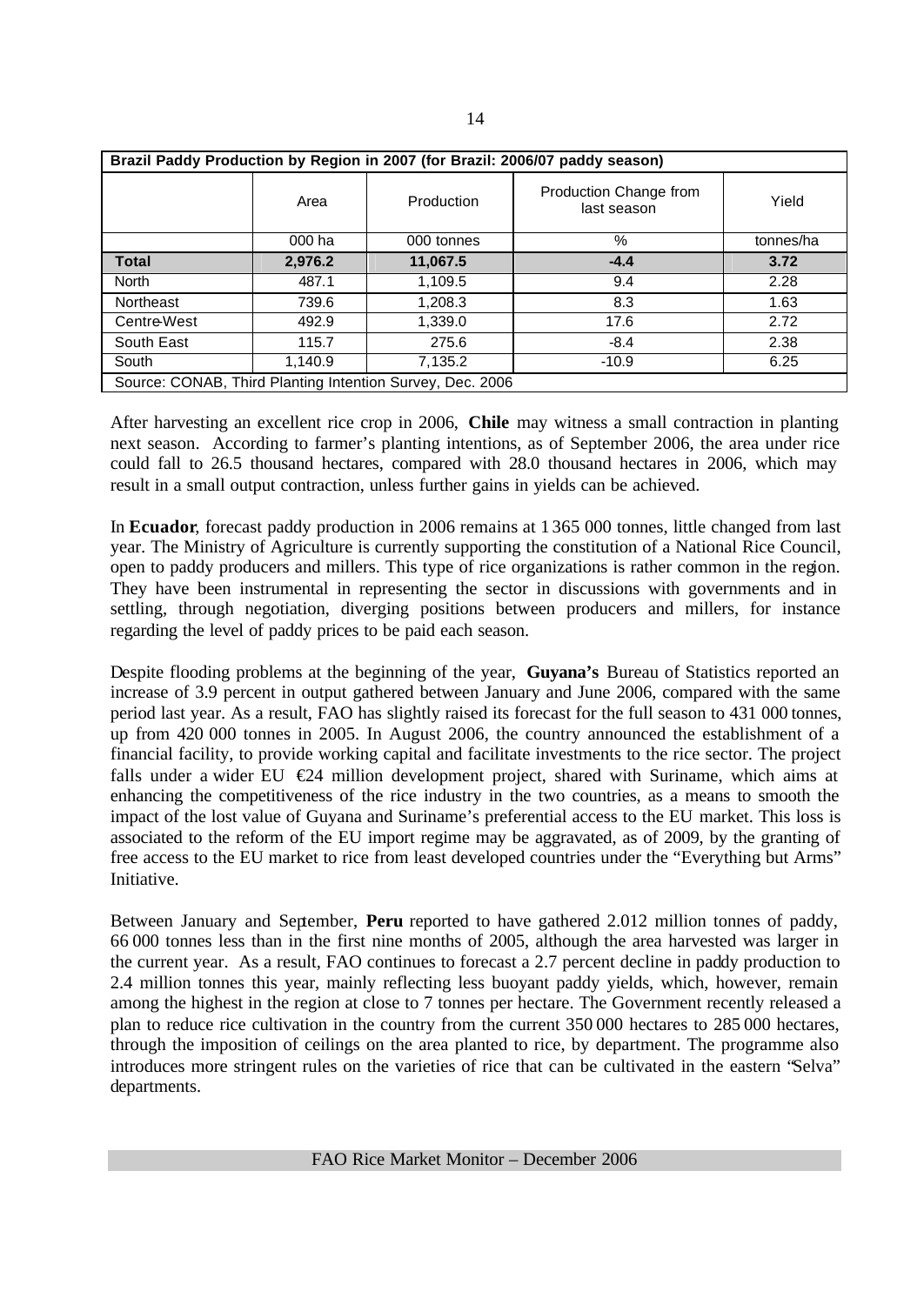As of 30 October, the Ministry of Agriculture of **Paraguay** estimated irrigated paddy production in 2006 to have reached 126 000 tonnes, from 42 000 hectares, compared with 102 000 tonnes and 33 500 hectares, respectively, in 2005. Overall, paddy production (including both irrigated and rainfed) is set to reach 132 000 tonnes in 2006, 22 percent more than in 2005.

Despite a 2 percent decline in the area, **Uruguay** reported a level of production in the current season of 1.292 million tonnes, 6 percent more than last year, reflecting a 9 percent gain in yields to 7.3 tonnes per hectare. According to information released on 13 November 2006, land cultivated to rice in the coming 2007 season could fall by around 10 percent to 158 700 hectares, as lingering drought problems reduced the availability of water in reservoirs by up to 50 percent. Meanwhile, in October, producers and millers reached an agreement on paddy prices to be temporarily applied on rice from the 2006 season, at US\$ 7.2 per 50 kg bag (US\$144 per tonne). This price would be subject to revisions in December.

# **E. Rest of the world**

#### **Production in 2006 expands in Australia and the Russian Federation but may decline in the EU and the United States**

Harvesting of paddy crops has been completed in the **United States**. According to the USDA Rice Outlook of 12 December, paddy production in the countries is estimated at 8.768 million tonnes, 1.3 million tonnes, or 13.4 percent less than in 2005. The contraction mainly reflected a cut in the area, attributed to adverse weather conditions, but also to rising fuel and fertilizer prices and difficult access to loans.



After the strong recovery that brought production in 2006 back to a level of 1.05 million tonnes, **Australia** is again daunted by a severe lack of precipitation, which is likely to constrain production next season. As the crop was due for planting in October, reduced water allocations are already foreseen to lead to a cut in plantings from 105 000 hectares for the current 2006 season to 20 000 next year, possibly resulting in a 88 percent drop of output to some 126 000 tonnes. The recurrence of droughts in the country is seen as a threat to the rice sector, because of the large water requirements of the crop. To encourage producers to keep up with rice cultivation, SunRice, the Australia rice processing and marketing company, was reported

to have guaranteed producers a price of US\$ 320 per tonne for their rice.

Production In the **EU** was also gauged to have fallen by 5.3 percent to some 2.55 million tonnes. All member countries except Portugal experienced a contraction, as extensive drought problems affected both plantings and yields.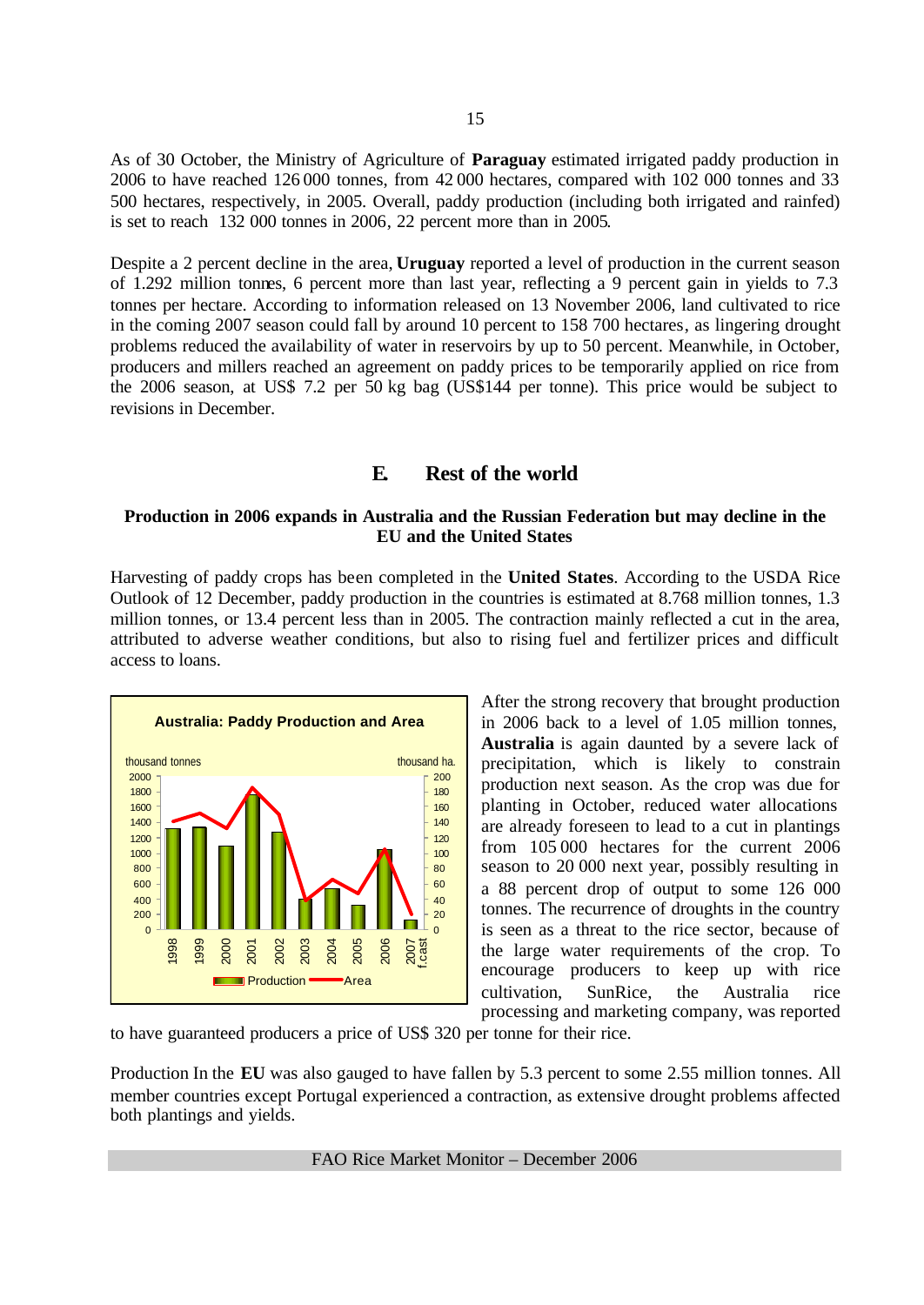By contrast, production in the **Russian Federation** is forecast to increase markedly this season, as Krasnodar, where the bulk of rice is cultivated, reported to have harvested some 630 000 tonnes, about 10 percent more than in 2005.

Likewise, **Ukraine** reported to have recorded this season an 8 percent increase in output, now estimated at 91 000 tonnes.

# **II. INTERNATIONAL TRADE IN RICE**

# **A. Trade in 2006**

#### **The latest forecast for global rice trade in 2006 confirms a 1.2 million tonnes decline**

According to the latest FAO forecast, international rice trade in 2006 may reach 28.6 million tonnes, about 100 000 tonnes less than earlier anticipated and 1.2 million tonnes below the estimate for 2005. Since the last report, import forecasts have been raised for **Malaysia (+40 000 tonnes), Nepal (+20 000 tonnes), Viet Nam** (+ 116 000), **Libyan Arab Jamahiriya** (+ 40 000), **Mexico** (50 000), **Panama** (+15 000 tonnes), **the United States** (+75 000 tonnes), **Bulgaria** (+ 16 000), **EU** (+ 200 000), and **Romania** (+ 25 000) while they were revised downward in the case of the **Islamic Republic of Iran** (-100 000 tonnes), **the Democratic Republic of Korea** (-290 000 tonnes) and **Tanzania** (-150 000 tonnes). There were much fewer changes made to the 2006 export forecasts, the most significant of which corresponded to **India** (+200 000 tonnes), **the Republic of Korea** (- 100 000 tonnes), **Thailand** (+ 200 000), **Viet Nam** (+150 000 tonnes) and **United States** (-200 000).

# **Rice imports in 2006**

## **Much of the expected decline in trade in 2006 to stem from reduced imports by African countries**

Virtually all of the anticipated drop in trade in 2006 would stem from a weakening of import demand in Africa, where relatively good crops in 2005, reduced the dependence on external supplies. However, to a large extent, the drop was also driven by a new awareness by governments of the need to protect their country's rice sector. The new stance was championed by Nigeria, but other countries in the region, especially in Western Africa appear to be following suit. Half of the expected 1 million tonne drop in rice imports to the region would stem from lower deliveries to **Nigeria**, which is expected to take 1.8 million tonnes of rice this year, down from 2.3 million tonnes in 2005. While, in 2005, the government had granted special licenses to let unhusked rice to be brought in at a preferential 50 percent duty, half the rate imposed on milled rice<sup>5</sup>, the concession has not renewed in 2006. More modest but widespread declines are foreseen across the region, with cuts varying from 50 000 to 100 000 tonnes in **Cote d'Ivoire, Guinea, Madagascar, Senegal** and **Tanzania.**

 $<sup>5</sup>$  In addition, since March 2005, imports have been subject to a minimum price for the import duty calculation purpose,</sup> at US\$ 365 per tonne for milled rice originating from Thailand and at US\$ 335 per tonne if originating from India.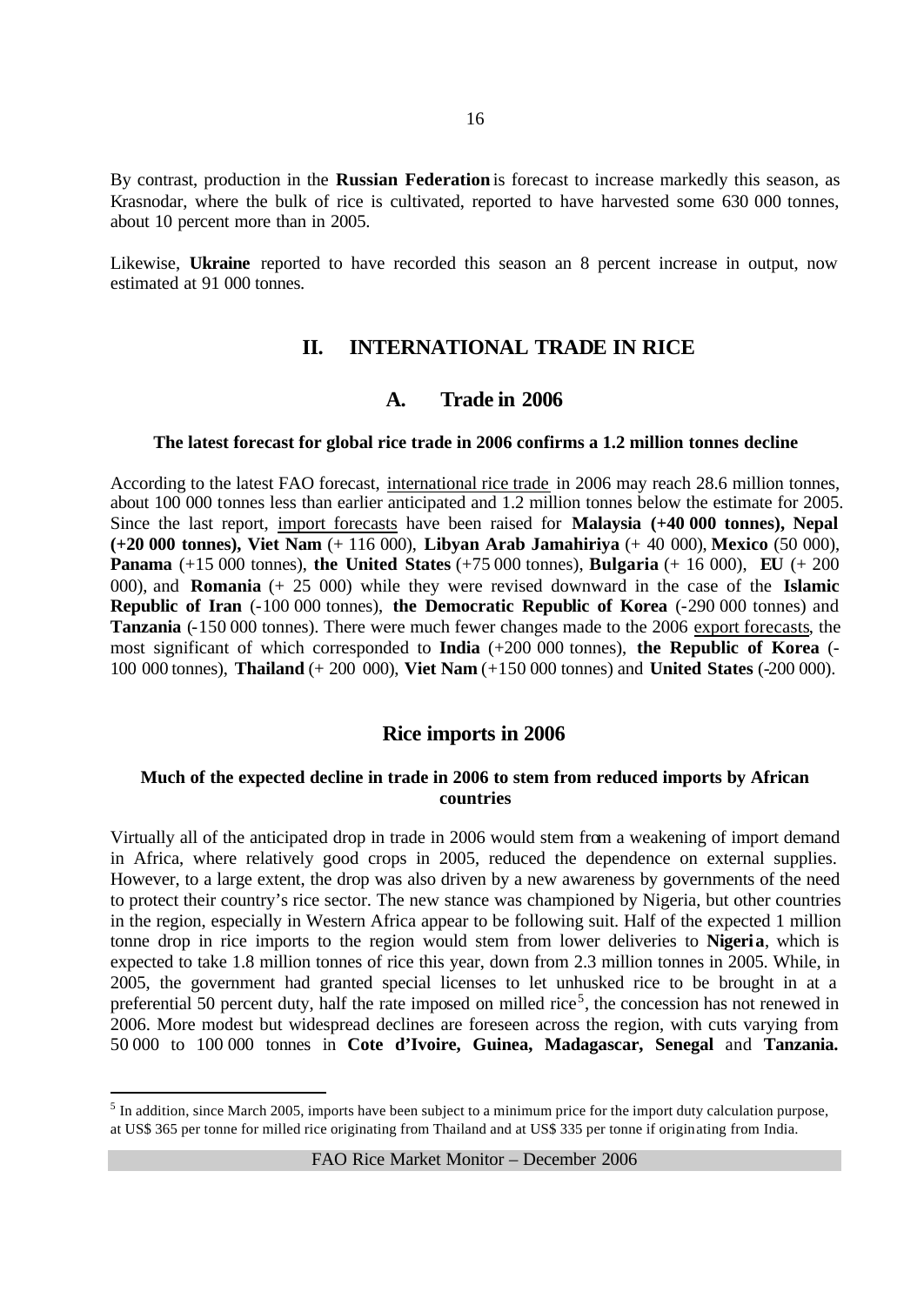

Import forecast for **Asian countries** as a whole still point to a small increase compared with 2005. This would mask more significant changes at the individual country level. For instance, **Bangladesh**, **Cambodia, Japan, the Democratic of Korea, the Philippines** and **the United Arab Emirates** are estimated to cut their imports substantially. On the other hand, shipments to **China, Indonesia, Iraq, the Republic of Korea, Saudi Arabia** and **Turkey** are expected to be significantly larger than in 2005. In most cases, the changes were consistent with the supply/demand situation faced by each individual country, but also reflected policy developments, as in the case of **Indonesia** and **Turkey**. The

increase estimated for **Saudi Arabia** reflects an official forecast, while the decline in imports by the **United Arab Emirates** is drawn from shipments reported so far by major exporting countries. In the trail of the 2006 bumper harvest, the **Islamic Republic of Iran** temporarily banned imports of Basmati from Pakistan as of October 2006, for two months. In addition, tariffs on private sector rice imports, which are channelled mainly through co-operatives at the border with Pakistan, were reported to have been raised from 4 percent to 70 percent. As a result, the country is now expected to buy 1.1 million tonnes of rice in 2006, 100 000 tonnes less than previously anticipated, but about the same level as in 2005. As for the **Democratic Republic of Korea**, imports are now foreseen to fall to some 200 000 tonnes, down from around 700 000 tonnes in 2005, mainly reflecting a reduction of food aid deliveries by major donor countries.

Overall imports by countries in *Central America and the Caribbean* may fall slightly in 2006, mainly on account of lower deliveries to **Mexico, Panama** and **the Dominican Republic.** Imports by *South American countries* are also expected to change little, as a 16 percent increase in purchases by **Brazil,** now forecast at some 600 000 tonnes, would be largely offset by a decline in **Chile**, **Peru** and **Venezuela**. **Peru** was even reported to have made large unrecorded border shipments to **Ecuador** and **Colombia**, although forecasts by the latter two countries indicate little change in imports compared with 2005.

In the *rest of the world*, purchases by the **United States** are now anticipated to rise by 75 percent and reach 600 000 tonnes, largely a reflection of the high domestic prices prevailing in the country. Likewise, the **EU** is expected to record an increase from 780 000 tonnes in calendar 2005 to 1 million tonnes this year. Large purchases by **Romania** and **Bulgaria** in recent months, ahead of their accession to the EU as of 1 January 2007, have also bolstered their import forecasts in 2006, from 120 000 tonnes in 2005 to 130 000 tonnes this year and from 19 000 tonnes to 35 000 tonnes, respectively. By contrast, shipments to **the Russian Federation** are expected to fall by 19 percent to 315 000 tonnes, largely a reflection of larger output in 2005 and of the  $\epsilon$ 70 per tonne fixed duty in place since last year. On 4 December, the government also stopped issuing import permits on rice from all origins, admittedly for health reasons, but announced it would reopen the trade through the Baltic Sea ports of Kaliningrad and St Petersburg, as well as Novorossiisk on the Black Sea. The production recovery in **Australia** in 2006 is also estimated to have cut its purchases from 100 000 tonnes in 2005 to 80 000 tonnes this year.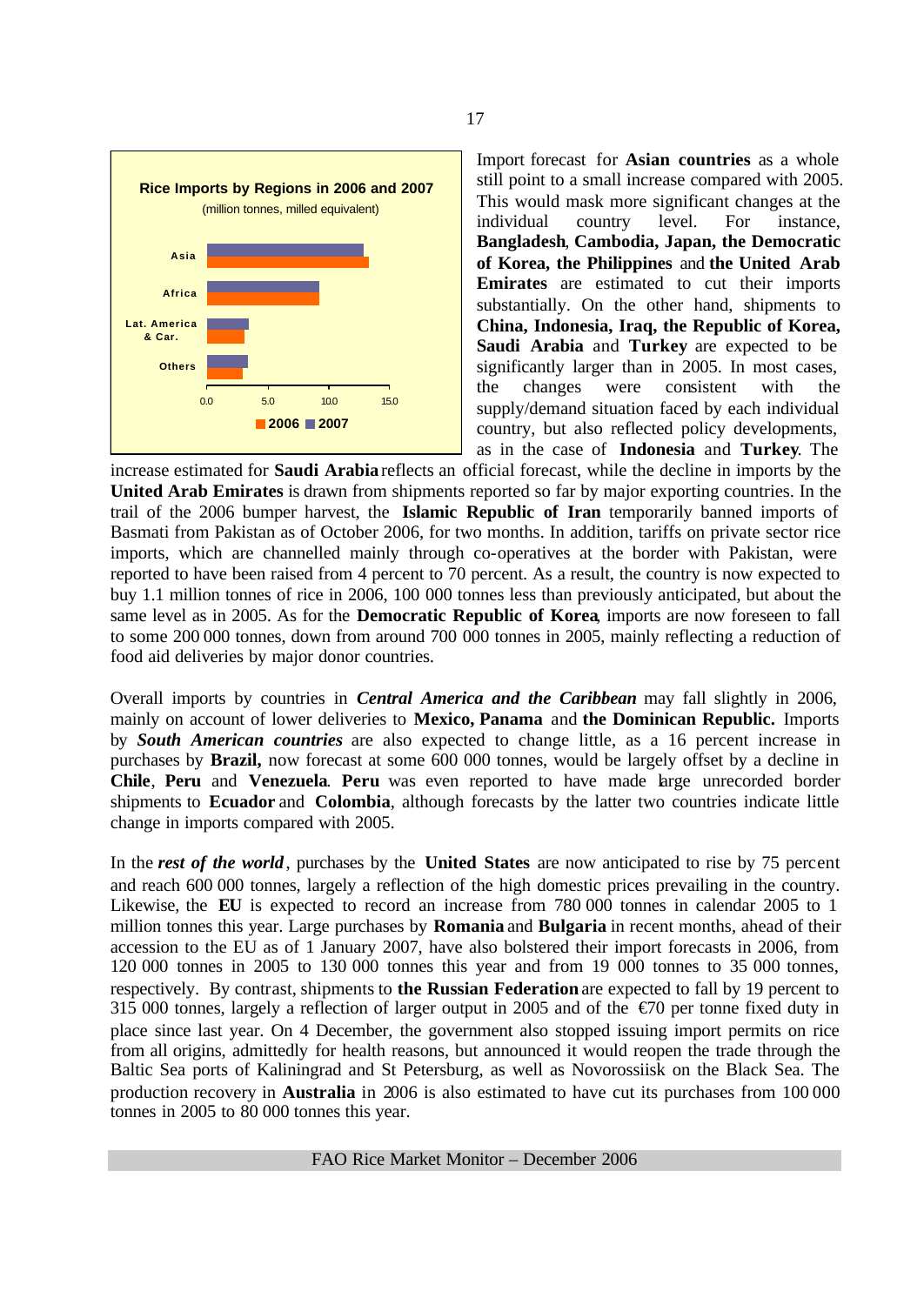# **Rice Exports in 2006**

#### **India to account for much of the expected contraction in world exports in 2006**

The latest FAO estimate for global rice exports in 2006 stands at 28.6 million tones, 1.2 million tonnes, or 4 percent less than the all time high reached in 2005. Much of the decline would be on account of **India**, which is now expected to ship 3.7 million tonnes, 200 000 tonnes more than previously anticipated but 1.3 million tonnes below its 2005 performance.



While shipments over the first half of the year fell behind the pace of the previous year, rising domestic paddy prices and large purchases by the Food Corporation of India in recent months are likely to have constrained sales further in the second part of the year. Reduced supplies, together with existing tensions with the neighbour Democratic Republic of Korea, are expected to result in a halving of shipments from the **Republic of Korea** compared with last year, to only 100 000 tonnes. **Myanmar's** export forecast was also cut to 100 000 tonnes, half the 2005 estimated level, reflecting the restrictions on rice movements enforced by the country. The ban imposed on 12 November by **Viet Nam** to

avert a domestic supply shortage has brought sales from the country in December to a virtual standstill. As a result, exports by the country this year are now estimated to fall to 4.8 million tonnes, slightly less than previously expected and 350 000 tonnes short of the 2005 level. A landmark development for the country was the approval, on 7 November, by the WTO of Viet Nam membership to the Organization, after 11 years of negotiations. The agreement was ratified by Viet Nam on 28 November. Viet Nam is the 150<sup>th</sup> country to join WTO.

Prospects for exports by **Thailand** in 2006 have improved, especially since the retrenchment of Viet Nam. Thailand is now expected to deliver 7.7 million tonnes to the international market, 2.2 percent above 2005 and 200 000 tonnes more than last anticipated. The forecast was raised to reflect the volumes actually exported between January and October, which were 1.6 percent larger than in the 2005 corresponding period, and prospects for reduced competition from rival exporters since November. In addition, the recent announcement by the new Government of bi-monthly releases of rice stocks through tenders will also contribute to ease the supply situation in the country, although the effects are likely to be felt more markedly in the course of 2007. Export prospects continue to be positive for **mainland China,** which is anticipated to ship 1.1 million tonnes in 2006, 400 000 tonnes more than last year, some of which may take the form of food aid, and for **Cambodia**, where relatively large domestic supplies are fostering an outflow of rice to Viet Nam. The outlook for exports by **Pakistan** remains unchanged at 3.5 million tonnes, about the same high level as in 2005.

Outside of Asia, **Egypt** lifted on  $1<sup>st</sup>$  October the ban on milled rice exports it had introduced on  $1<sup>st</sup>$ July. Although restrictions on husked rice exports continued to apply, these are unlikely to affect the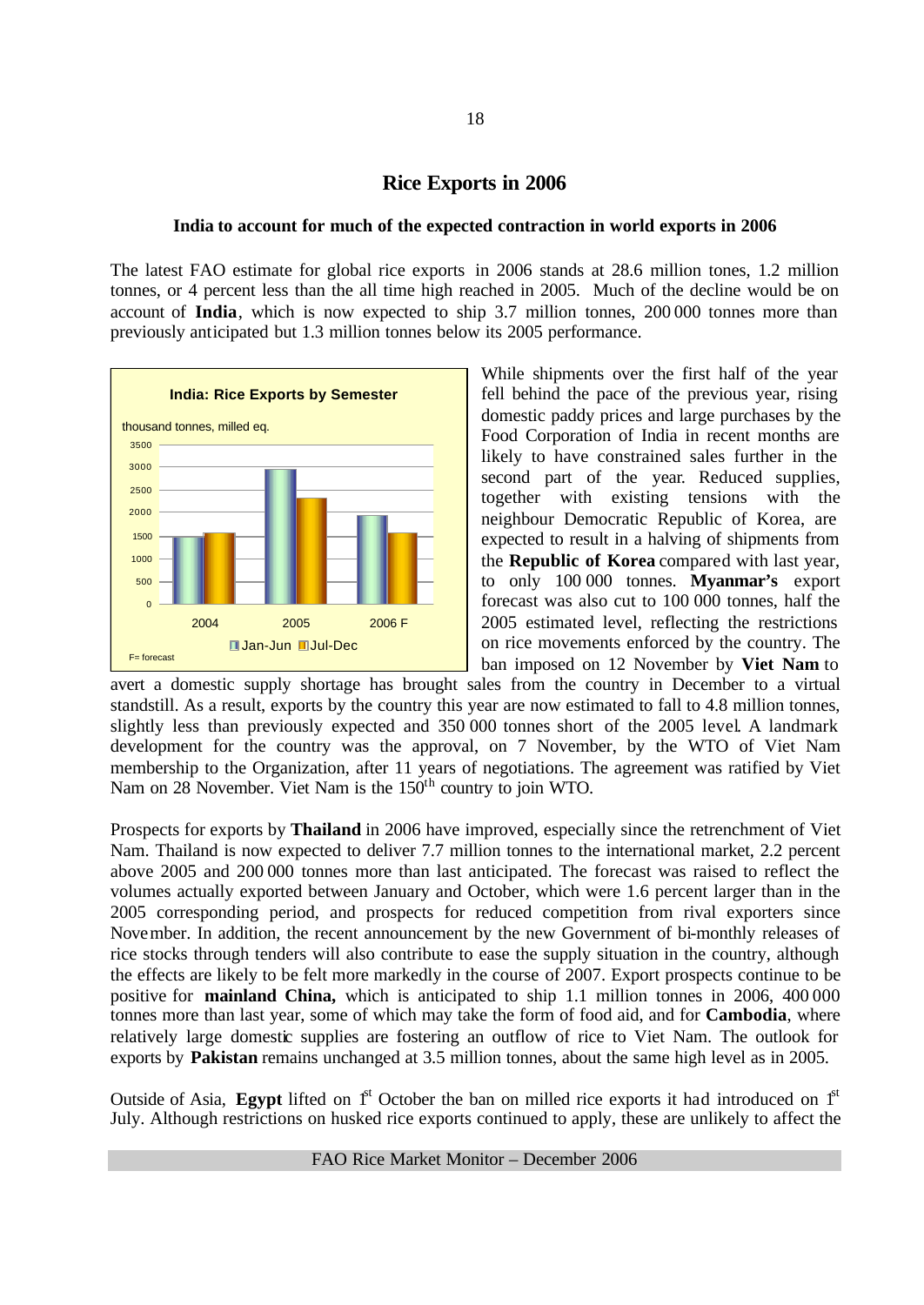country's shipments significantly because the bulk consists of milled and broken rice. According to FAO's forecast, the country is anticipated to dispatch about 1 million tonnes this year, 100 000 tonnes less than last year, reflecting relatively high domestic prices.

In *South America*, strong demand from Brazil and Chile but also from countries in the Near East and the EU have bolstered sales by **Argentina** and **Uruguay** over the last quarter**.** As a result, **Argentina** is now expected to export 430 000 tonnes this year, compared with 342 000 tonnes last year, while **Uruguay** may ship 760 000 tonnes, up from 723 000 tonnes in 2005. Part of the renewed demand for export to the EU stemmed from the imposition of stringent testing requirements imposed on rice from the United States following the finding of GM rice traces in US shipments, which encouraged EU traders to look for alternative sources.

Among the other major exporters, the **United States** is foreseen to cut its shipments abroad by 9 percent to 3.5 million tonnes, reflecting less competitive export prices and, since September, the imposition of testing requirements on US rice in some of the country's major markets, in particular the EU, Japan and the Philippines.

# **B. Trade in 2007**

## **New FAO forecast now points to a 1 percent increase in trade in 2007**

Changes in production prospects in 2006, which largely determines import requirements in 2007 have resulted in several revisions to the first FAO 2007 trade forecasts that were presented in the September issue of the Rice Market Monitor. As a result of those changes, trade in rice in 2007 is now expected to reach 28.9 million tonnes, a 1 percent increase from the current trade estimate for 2006 and some 800 000 tonnes more than first anticipate.

The major revisions to the import forecasts in 2007 concerned Bangladesh (+100 000 tonnes), Indonesia (+200 000 tonnes), the Islamic Republic of Iran (-200 000 tonnes), Japan (-100 000), the Democratic Republic of Korea (-360 000 tonnes), Malaysia (+40 000 tonnes), Nepal (+100 000 tonnes), the Philippines (+150 000 tonnes), Viet Nam (+186 000 tonnes) and, outside of Asia, Australia (+60 000 tonnes), Brazil (+250 000 tonnes), Mexico (+100 000 tonnes) and Tanzania (-90 000 tonnes).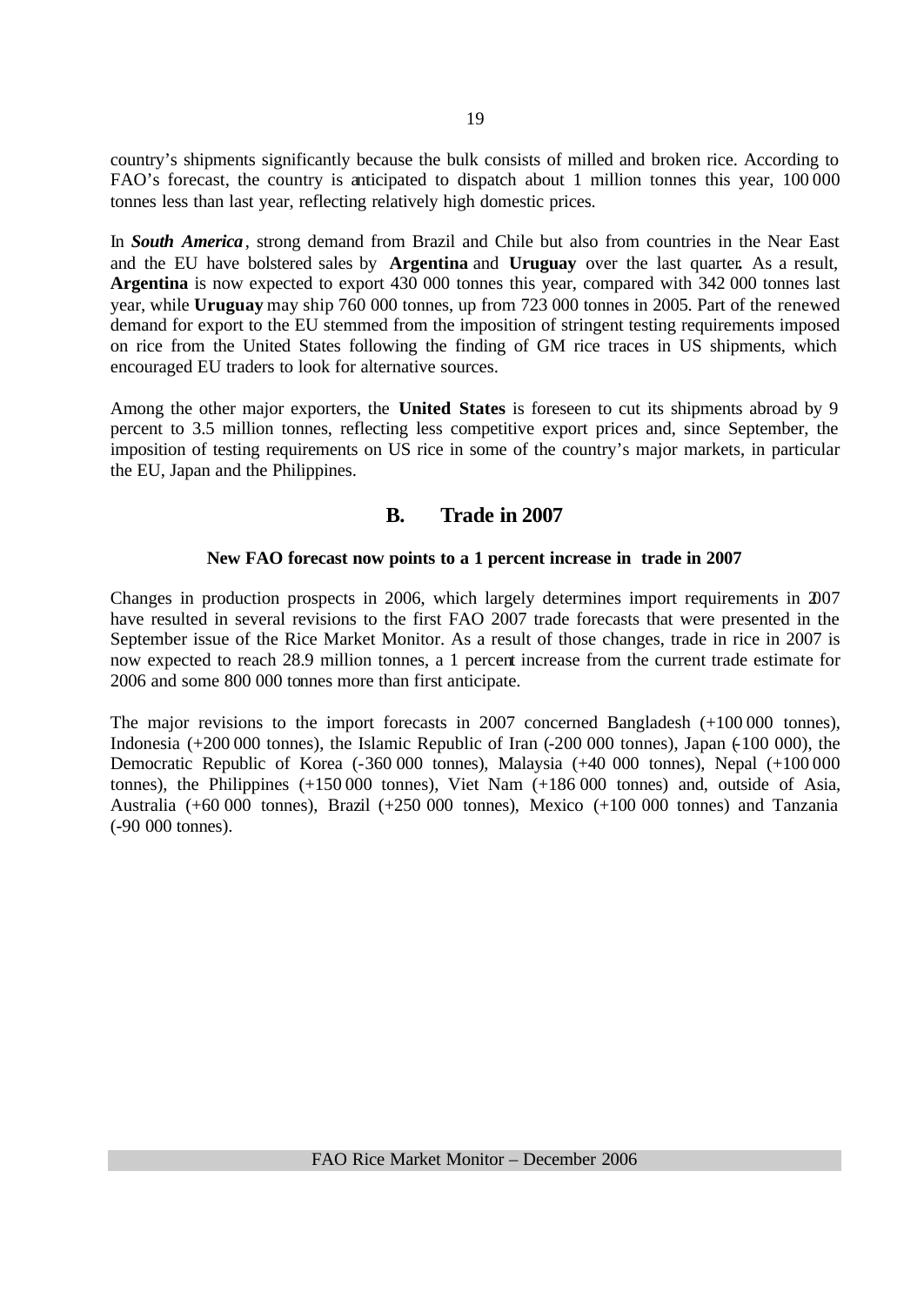

On the export side, the most important changes to the 2007 forecasts related to Argentina (+50 000), Australia (-40 000 tonnes), Brazil (-200 000 tonnes), Egypt (+150 000), India (-100 000 tonnes), the Republic of Korea (-200 000 tonnes), Myanmar (+50 000 tonnes), Pakistan (+350 000 tonnes), Thailand (+1 000 000 tonnes), United States (+200 000), Uruguay (-50 000 tonnes) and Viet Nam (-400 000 tonnes).

# **Rice imports in 2007**

#### **Despite expectations of lower imports by Asian countries, trade likely to be boosted by dynamic import demand in all the other regions**

According to the latest FAO forecasts, imports by countries in Asia may fall by some 300 000 tonnes to 12.9 million tonnes in 2007, largely on account of lower deliveries to several of the larger traditional Asian markets. In particular, **Bangladesh, the Islamic Republic of Iran** and **the Philippines** are all expected to import less compared with 2006**,** given current expectations of good crops and prospects for continuing firm international prices. In the case of **the Philippines**, imports, which continue to be subject to a virtual monopoly by the National Food Agency, are forecast to be in the order of 1.5 million tonnes, 150 000 tonnes less than in 2006, provided production in the first half of 2007 is not much affected by the series of cyclones that have successively hit the country. The recent introduction of a requirement to test all rice from the United States for presence of GM rice, is unlikely to affect much the pace of imports to the country, but it might hinder the provision of food aid, since the condition also extends to US rice supplied under the PL480 programme. **The Republic of Korea** may also take less rice from abroad next year, when it had also to purchase part of the minimum quota it had failed to import in 2005. In 2007, the country is expected to limit its purchases to 266 000 tonnes, the minimum import volume it has committed with WTO. Imports by the **Democratic Republic of Korea**, consisting mainly of food aid, are foreseen to be smaller than in 2006, reflecting the retrenchment of traditional donors. The volume shipped to **Iraq** is now seen to remain in the order of 1.2 million tonnes. **Indonesia** is also likely to maintain its purchases around 800 000 tonnes, a level needed if it wishes to keep the minimum reserves at 1 million tonnes. However, the volume of its imports could end being much larger, if the current drought conditions linger over the next few months, when the bulk of the country's production is normally harvested, as anticipated by climate prediction centres. On the other hand, **Malaysia, Nepal** and **Viet Nam** may step up their imports to compensate for shorter domestic supplies.

Imports to African countries are not expected to change much in 2007, with an overall 9.4 million tonnes expected to flow to those markets, up from the 9.3 million tonnes anticipated in 2006. Larger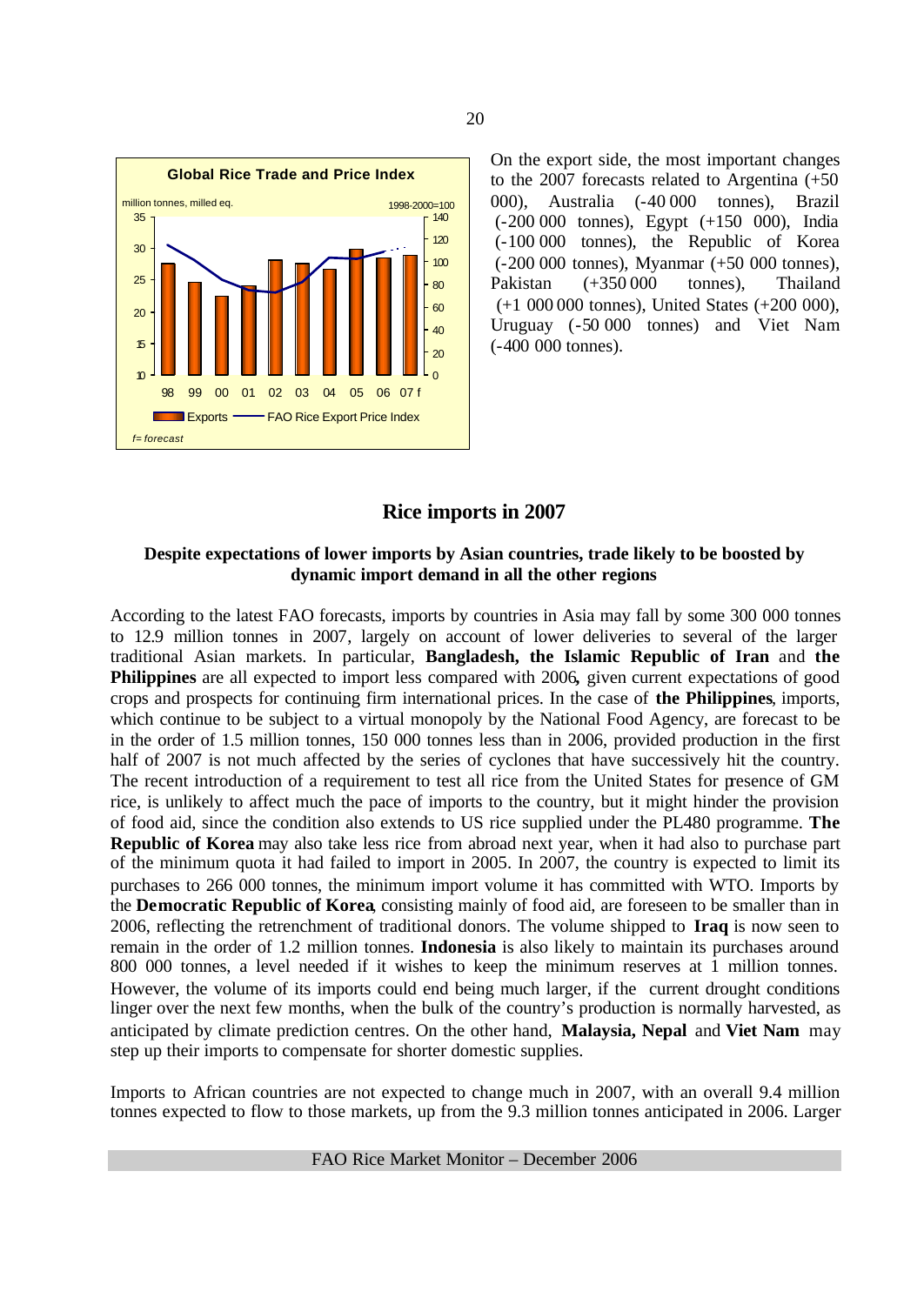consignments to **Côte d'Ivoire** and **Tanzania** would help compensate for a fall in **Nigeria,** where the government has again announced the imposition of an import ban as of January. However, the move is still subject to much uncertainty, especially since the country is estimated to consume about 4.5 million tonnes, compared with a level of production of less than 3 million tonnes, in milled rice equivalent. Under the Eastern African Custom Union (EAC), rice imports to **Kenya, Tanzania** and **Uganda** were supposed to be raised as of 2005 from 35 percent to the highest of either a 75 percent *ad-valorem* duty or US\$ 200 per tonne. In May 2005, however, the three EAC countries agreed to maintain the preceding tariff rate of 35 percent until the end of 2006, not to hinder the access of rice from Pakistan, an important trading partner. With the end of 2006 approaching, **Kenya** is reported to be negotiating with its EAC partners an extension of the 35 percent duty for at least six months beyond December, when the higher 75 percent tariff rate would, in principle, be triggered.

In *North America*, the official import forecast in the **United States** has been raised somewhat and now stands at 625 000 tonnes, compared with 600 000 tonnes in 2006.

Imports to *Latin America and the Caribbean* are now anticipated to rise by some 340 000 tonnes, compared with 2006 and reach 3.4 million tonnes. Much of the growth would be concentrated in **Brazil**, which is now foreseen to take some 750 000 tonnes, 150 000 tonnes more than expected for 2006. Purchases by **Colombia, Costa Rica** and **Mexico** are also expected to be larger, while the recovery in output in **Cuba** in 2006 may limit its imports to 700 000 tonnes, 40 000 tonnes less than the current 2006 estimate.

In **Europe**, the new rice marketing year in the **European Union** begins on  $1<sup>st</sup>$  September. According to the new import regime, the duties applicable to husked and milled rice imports for the 1 semester of the new marketing year, running from 1 September 2006 to 28 February 2007, depends on the volume of their respective imports over the full 2005/2006 marketing year, from 1 September 2005 to 31 August 2006.

| EU Rice Imports in 2005/06 (1 September 2005 - 31 August 2006)           |                      |                      |         |  |  |  |  |
|--------------------------------------------------------------------------|----------------------|----------------------|---------|--|--|--|--|
|                                                                          | 1 Sep.05 - 28 Feb.06 | 1 Mar.06 - 31 Aug.06 |         |  |  |  |  |
| Tonnes                                                                   |                      |                      |         |  |  |  |  |
| <b>Total husked</b>                                                      | 428.853              | 274.853              | 703,706 |  |  |  |  |
| husked Basmati                                                           | 140.654              | 132.977              | 273,631 |  |  |  |  |
| husked, non-Basmati                                                      | 288,199              | 141.876              | 430,075 |  |  |  |  |
| Milled/semi milled                                                       | 123.929              | 122.040              | 245.969 |  |  |  |  |
| Source: ONIC, quoting EC DG-AGRI; based on delivered import certificates |                      |                      |         |  |  |  |  |

According to the import certificates notified by member countries, imports of husked rice (excluding basmati) over the full 2005/06 marketing year amounted to 430 075 tonnes. As this volume falls within the 377 126 – 510 230 tonne range, imports of non-basmati husked rice in the first half of the 2006/07 marketing year will be subject to a  $\epsilon$ 42.5 per tonne duty, lower than the  $\epsilon$ 65 per tonne that has been applied from 1 March to 31 August 2006. On the other hand, imports of milled/semi-milled rice in 2005/06, at 245,969 tonnes, did not exceed the established threshold of 431 678 tonnes. As a result, imports in the first six months of the 2006/07 marketing year will be charged a duty of  $\epsilon$ 45 per tonne, unchanged from the duty applied over the second half of 2005/06<sup>6</sup>. As a result, the margin

<sup>&</sup>lt;sup>6</sup> For more details on EU rice import mechanism, see September issue of FAO Rice Market Monitor.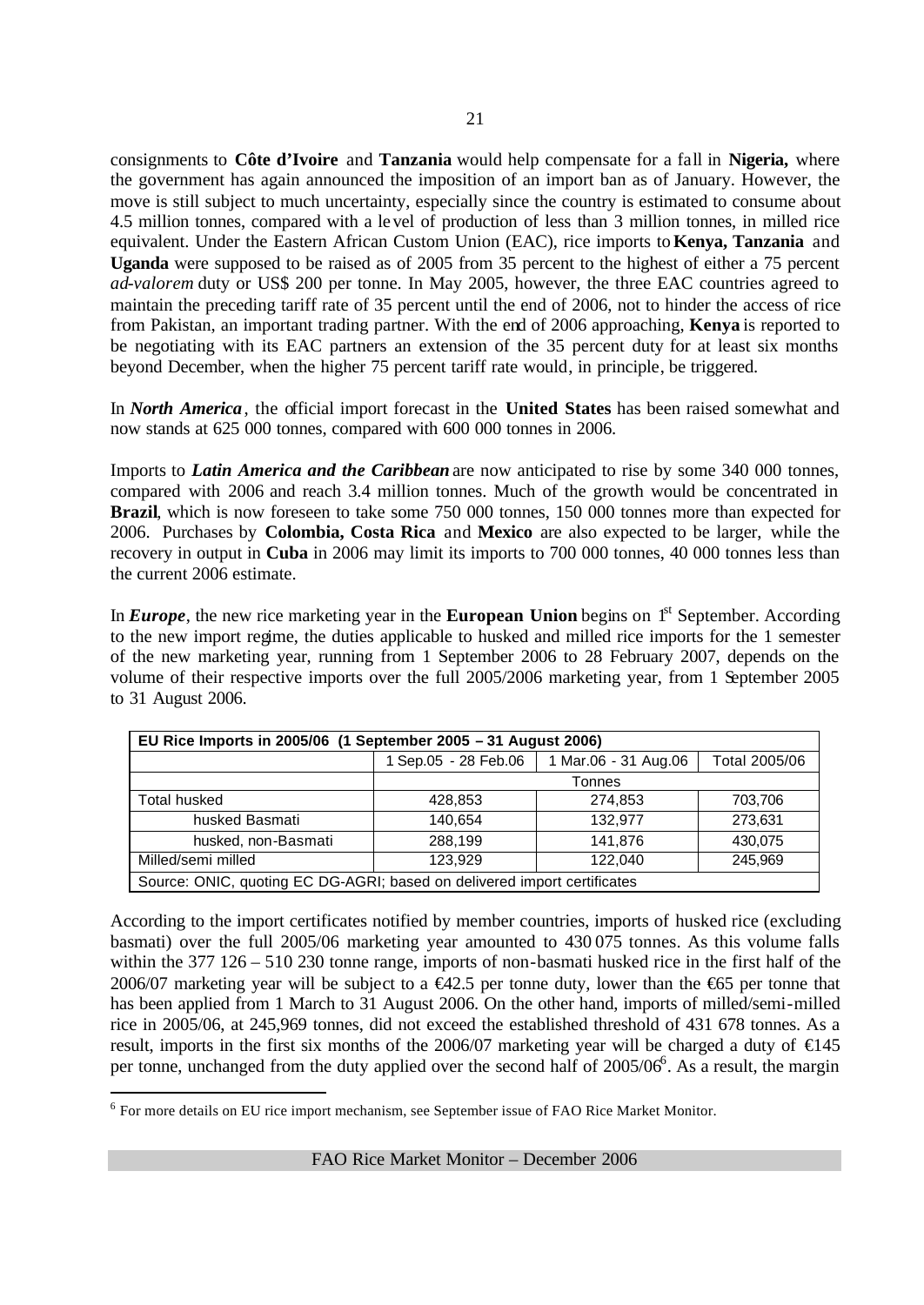between import duties of milled and husked rice, important to the milling industry in the EU, will reach a more comfortable level of  $\epsilon$ 102.5 tonne, if compared with an  $\epsilon$ 80 per tonne difference in the second half of the 2005/06 marketing year.

As of 2007, the EU will be composed of 27 member countries following the accession on 1 January of **Bulgaria** and **Romania**. Because of large purchases in 2006, in the course of 2007 the two countries are likely to limit their purchases, most of which originated from non-EU countries. As a result, the enlargement is not envisaged to boost imports into the **EU** in 2007, now anticipated to reach 1.1 million tonnes, about 100 000 tonnes more than expected to be imported by the 25 member countries in 2006.

Reflecting the good outturn of the 2006 paddy season, the **Russian Federation** is anticipated to curtail its rice purchases by 5 percent in 2007 to 300 000 tonnes. By contrast, given the dismal 2007 production outlook, **Australia** may have to import 150 000 tonnes, up from 80 000 tonnes in 2006.

# **Rice exports in 2007**

#### **Large opening stocks may enable Thailand to boost exports in 2007**

Among the main rice exporting countries, **Cambodia**, **Pakistan, Thailand** and, possibly, **Myanmar** may have sufficient supplies in hands to step up their exports. In the case of **Cambodia**, they may reach 600 000 tonnes, or twice as much as expected in 2006, following large production gains. Shipments, mostly in the form of unprocessed paddy, are likely to be directed to Viet Nam, which recently authorized duty-free rice imports from the country. Early prospects for **Pakistan** also point to a 50 000 tonnes increase to 3.6 million tonnes. If confirmed this would be the third consecutive year that the country would reach such a high level of sales, consolidating its status as a major rice supplier to the world market. Based on current forecasts, Pakistan could even become the third largest rice exporter in 2007, behind Thailand and Viet Nam. The substantial production gains reported by the Government of **Myanmar** over the 2006 paddy season could, in principle, boost its sales to neighbouring countries. However, given current restrictions on inter-provincial movements



and exports, external rice shipments may be in the order of 150 000 tonnes, up from a 100 000 tonne estimate in 2006, most of which is likely to cross borders unrecorded.

Despite the presently subdued 2006 crop prospects in **Thailand**, the announced release of large existing reserves in the hand of the public sector should enable the country to boost its sales in 2007 to some 9.0 million tonnes, 1.3 million tonnes more than estimated for 2006. Outside of Asia, only **Egypt** might step shipments next year. The country is now forecast to sell 1.1 million tonnes in 2007, although high prices and government efforts to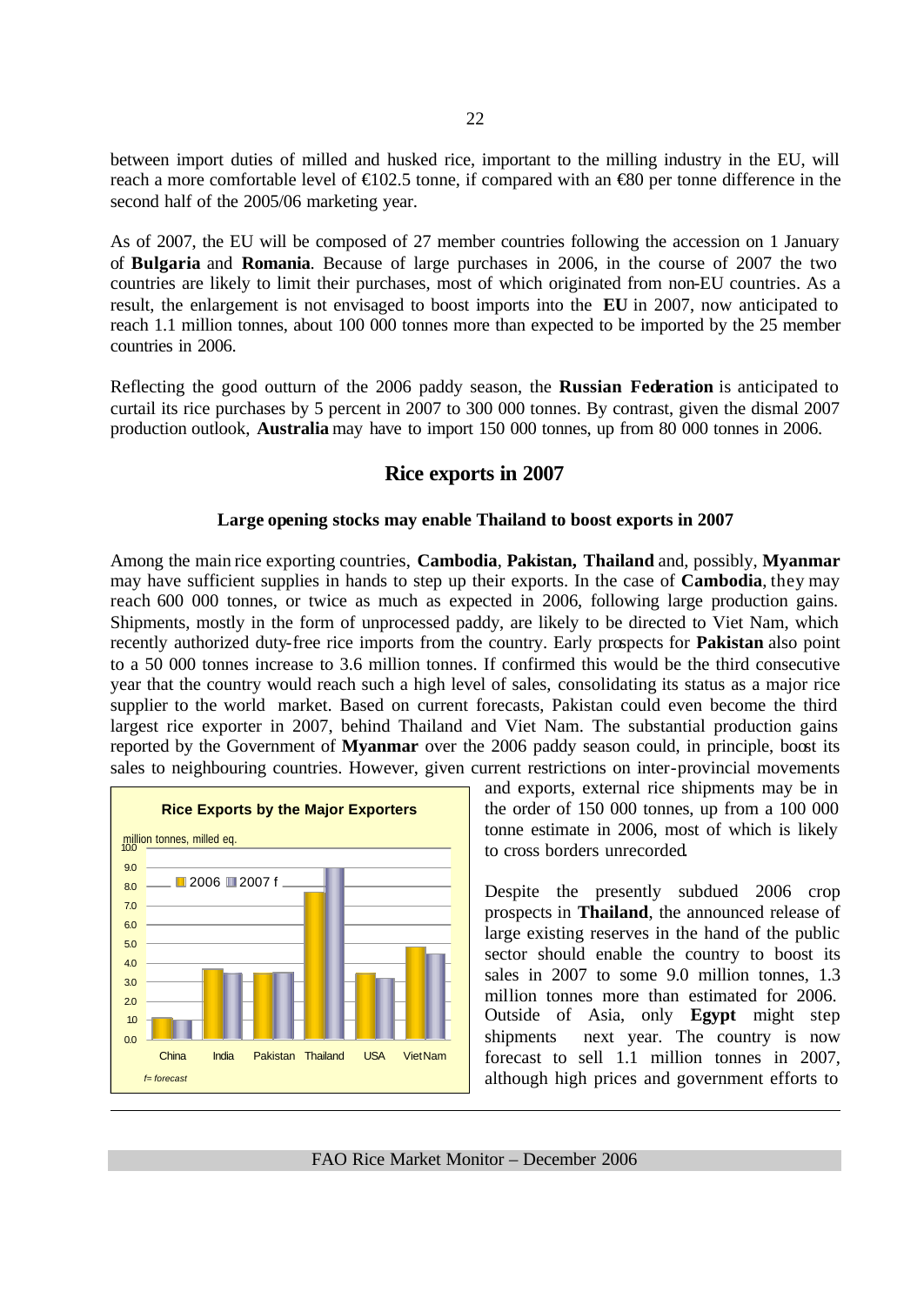retain sufficient supplies domestically may trigger some restrictions on exports, as in 2006. Recently, the authorities were reported to have even threatened to open a tender to import 100 000 tonnes, to ease the supply/demand tightness and cool pressure for domestic prices to rise.

On the other hand, Australia, India, the United States and Viet Nam are anticipated to face supply constraints in 2007, which are likely to result in lower deliveries to the international market. The cut is forecast to be of the order of 300 000 tonnes for the United States, which is anticipated to ship 3.2 million tonnes, down from 3.5 million tonnes in 2006. A similar decline is currently foreseen for Viet Nam, now anticipated to ship 4.5 million tonnes in 2007, in an attempt for the country to retain sufficient supplies for domestic utilization and domestic reserves. Australia may also have to reduce consignments abroad to only 40 000 tonnes, one tenth of the volume it is estimated to ship in 2006. FAO forecasts India's exports to fall by 200 000 tonnes to 3.5 million tonnes, the lowest level since 2002. Similarly, sales from Brazil and Uruguay may decline given prospects for rice output to drop in 2007. Exports by Japan, which are in the form of food aid, may also be limited to 200 000 tonnes, half the level it is estimated to deliver in 2006.

# **III. STOCKS**

World rice inventories at the close of the 2006/07 marketing seasons are now set to be cut to less than 105 million tonnes, about 400 000 tonnes below their opening level, reversing previous expectations of a stock rebuilding. The change in the outlook follows mainly from the deterioration of crop prospects in several major producing countries, which will constrain many of them to dent on their reserves to meet domestic consumption and, in the case of exporters, export demand. Among traditional exporting countries, only **Cambodia**, **Mainland China**, **India, Myanmar** and **Viet Nam** are anticipated to close the season with larger inventories. In the case of China, the rise is likely to stem from a fall in domestic consumption while in India, it mainly reflects expectations of a cut in exports next year. Despite the relatively poor crops harvested this year, the anticipated cut in shipments abroad should enable **Viet Nam,** to rebuild its domestic rice reserves by 200 000 tonnes, while Cambodia and Myanmar are expected to use part of their production gains this season to reconstitute their stocks. By contrast, in **Thailand**, a drawdown would be required to meet rising



domestic requirements and a sizeable increase in exports in 2007, in the face of a lower production this season. Much of the contraction will concern rice owned by the Government, which already announced it would call tenders twice a month to reduce the size of public rice inventories, with fragrant rice released for sale on both the domestic and export markets, while sales of white rice would be only for export. The drop of production in the **United States** could also lead to smaller ending inventories. So far, closing stocks in **Egypt** and **Pakistan** are not expected to change much.

Among traditional importing countries, **Nigeria**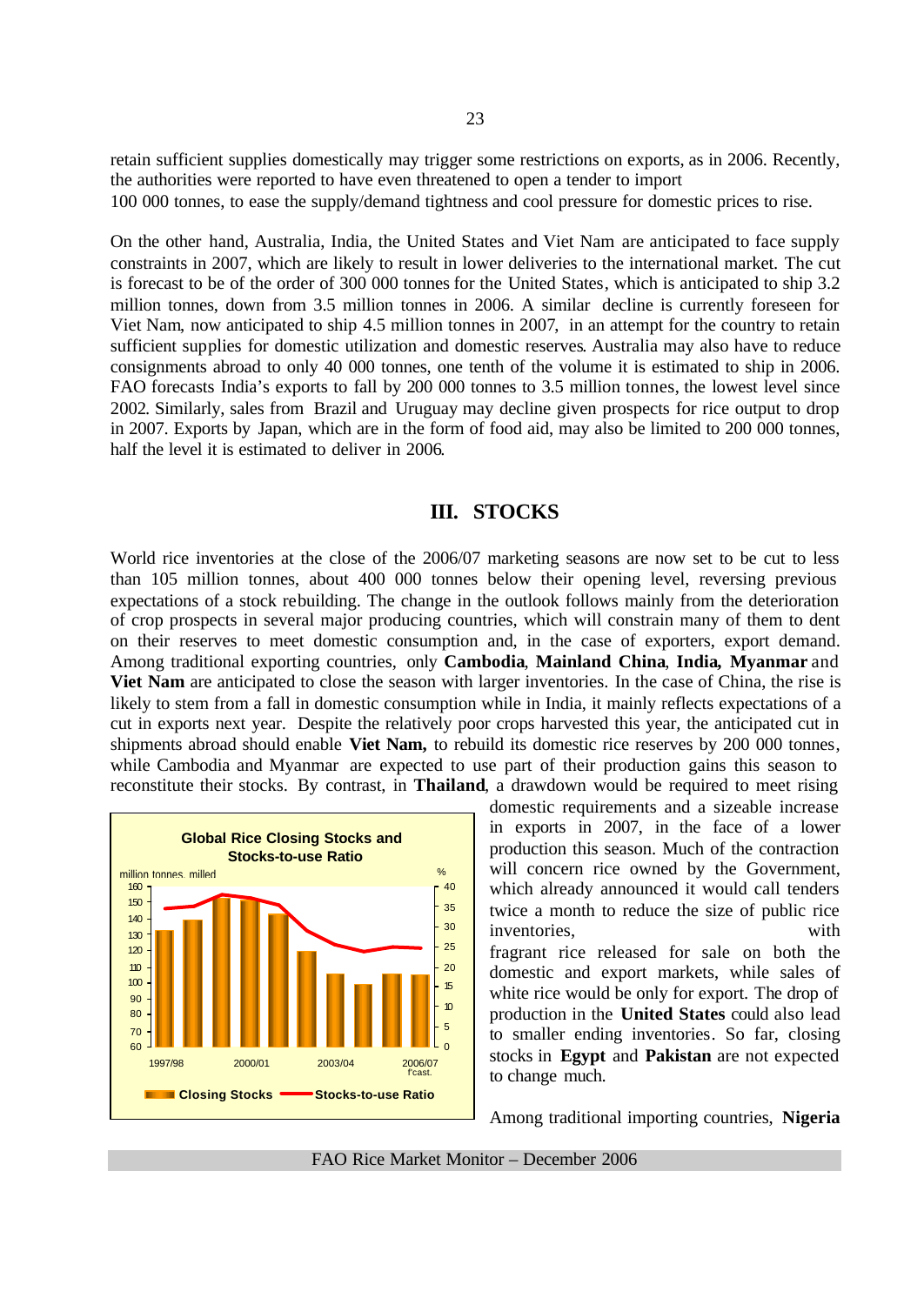and **Tanzania** may also build-up stocks given positive production prospects this season. By contrast, fast consumption growth in **Bangladesh** will likely result in smaller reserves, despite rising imports. Similarly, reserves in **Brazil, Indonesia, Japan, and Democratic Republic of Korea** are expected to be cut in light of the poor production outcomes and limited imports.

The expected fall in global stocks carried over into 2007 would also influence negatively the **rice stocks-to-utilization ratio**, which provides an indication of the extent to which rice reserves could cover rice consumption in 2007, and hence of food security. According to current forecasts, the Ratio would fall to 24.7 in 2007, compared with 25.0 in 2006.

# **IV. INTERNATIONAL PRICES**

|      | <b>FAO Rice Price Indices</b> |     |      |                     |                 |                 |  |  |  |
|------|-------------------------------|-----|------|---------------------|-----------------|-----------------|--|--|--|
|      |                               | All |      | <b>Indica</b>       | <b>Japonica</b> | <b>Aromatic</b> |  |  |  |
|      |                               |     | High | Low                 |                 |                 |  |  |  |
|      |                               |     |      | $1998 - 2000 = 100$ |                 |                 |  |  |  |
| 2001 |                               | 74  | 74   | 74                  | 76              | 69              |  |  |  |
| 2002 |                               | 72  | 73   | 75                  | 67              | 74              |  |  |  |
| 2003 |                               | 82  | 79   | 81                  | 82              | 91              |  |  |  |
| 2004 |                               | 104 | 101  | 110                 | 104             | 96              |  |  |  |
| 2005 |                               | 103 | 104  | 115                 | 92              | 94              |  |  |  |
| 2005 | December                      | 101 | 103  | 109                 | 94              | 92              |  |  |  |
|      | 2006 January                  | 103 | 106  | 110                 | 96              | 94              |  |  |  |
|      | February                      | 105 | 108  | 110                 | 101             | 96              |  |  |  |
|      | March                         | 106 | 109  | 110                 | 102             | 96              |  |  |  |
|      | April                         | 106 | 109  | 111                 | 101             | 98              |  |  |  |
|      | May                           | 108 | 111  | 113                 | 102             | 101             |  |  |  |
|      | June                          | 108 | 112  | 112                 | 101             | 102             |  |  |  |
|      | July                          | 109 | 114  | 115                 | 100             | 105             |  |  |  |
|      | August                        | 110 | 116  | 116                 | 100             | 106             |  |  |  |
|      | September                     | 111 | 119  | 117                 | 101             | 105             |  |  |  |
|      | October                       | 111 | 120  | 115                 | 101             | 103             |  |  |  |
|      | November                      | 113 | 122  | 118                 | 102             | 104             |  |  |  |
|      | December *                    | 114 | 122  | 120                 | 102             | 110             |  |  |  |
| 2005 | Jan.-Dec.                     | 103 | 104  | 115                 | 92              | 94              |  |  |  |
|      | 2006 Jan.-Dec.                | 109 | 114  | 114                 | 101             | 102             |  |  |  |

#### **World prices remain firm as crop prospects deteriorate**

Although rice prices have followed contrasting tendencies since September, they have remained generally firm despite the arrival of freshly harvested supplies in several exporting countries. Export prices strengthened in Egypt, India, Viet Nam and the United States, while they showed a tendency to weaken in Pakistan and temporarily also in Thailand. The various movements were reflected in the FAO All Rice Price Index, which was valued at 111 in October, unchanged from the previous month, and at 113 in November. The index has continued rising in the first week of December, when it reached 114. The price strength was particularly felt on the high quality Indica rice segment, but also on the Indica lower quality rice. Prices of Japonica rice stayed relatively stable, gaining only one point in November. Although prices of aromatic rices have softened since September, the corresponding FAO sub-index rebounded strongly December, following sharp increases in the quotations of Thai fragrant rice and Indian Basmati.

*Source : FAO N.B. - The FAO Rice Price Index is based on 16 rice export quotations. "Quality" is defined by the percentage of broken kernels, with high (low) quality referring to rice with less (equal to or more) than 20 percent brokens. The Sub-Index for Aromatic Rice follows movements in prices of Basmati and Fragrant rice.*

\* One week only.

Comparing rice from various origins, **Thai** product tended to be priced lower in October and November, coinciding with the bulk of the 2006 main paddy harvest. The announced released of both ordinary and fragrant rice from public stocks through tenders also tended to depress prices. These effects were counter balanced, to some extent, by the strength of the Thai Baht against the US dollar, which tended to lift Thai rice quotations, especially over the first week of December. **Pakistan** remained the most competitive source of ordinary IRRI rice among exporters, and prices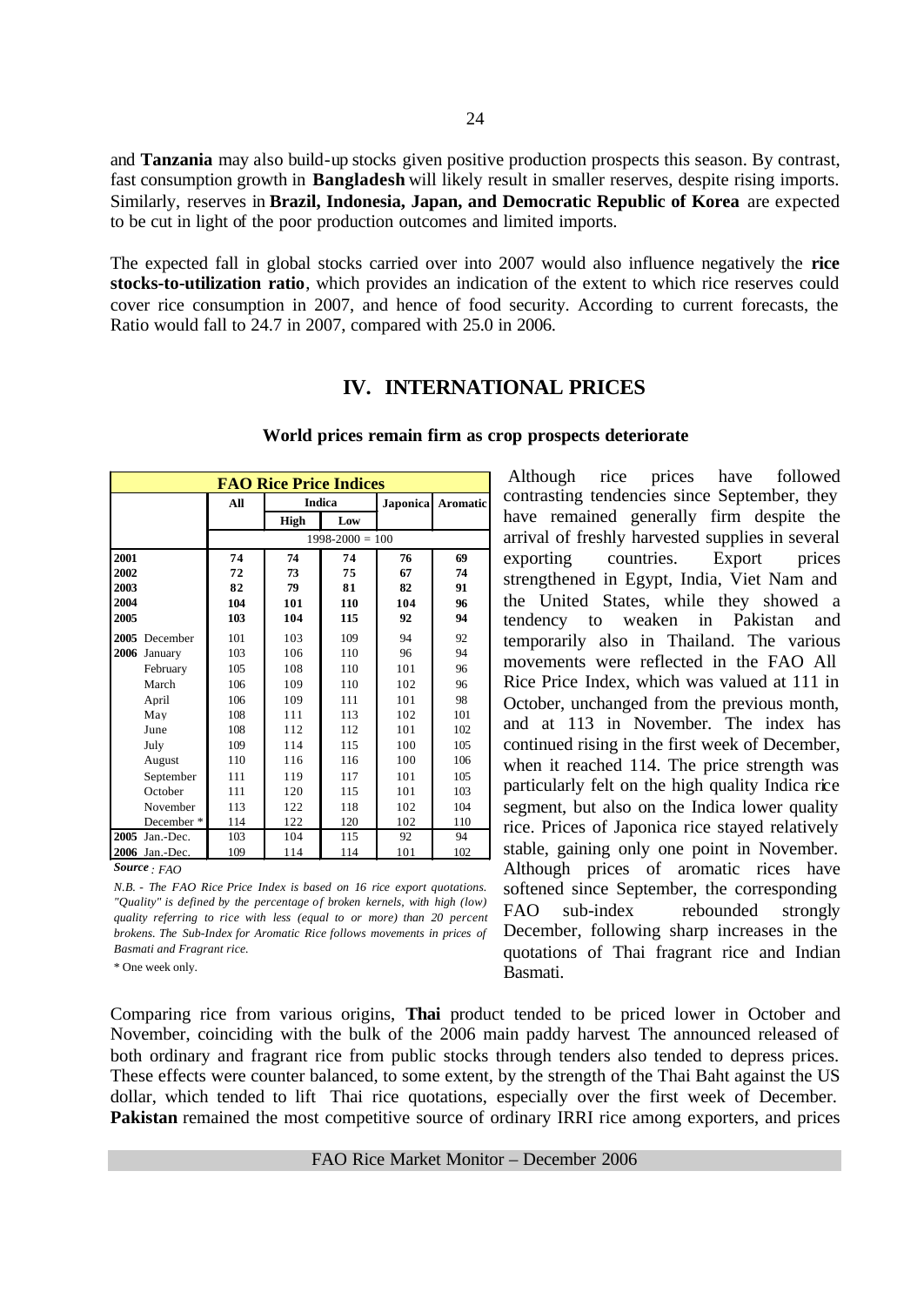continued to drop in September, October and November. This contrasted with an upward trend prevailing in **India**, where large purchases by the Food Corporation of India have sustained the market. The temporary ban on exports in **Egypt** had the effect of cooling prices somewhat in October and November, a trend unlikely to persist, given reports of continued strong import demand from eastern Europe and the Near East countries. Although **Viet Nam** is virtually out of the market, since the announcement of the export ban in November, rice quotes from the country continue to point to rising prices, to the point that by November the Indica 25% from the country was the highest quoted compared with similar quality rice from Thailand, India, Pakistan. Similarly, prices of rice from the **United States** have risen further since September, influenced by the issuance by USDA of a lower forecast regarding closing rice inventories in 2007 in the country.



Because the secondary crops in the northern hemisphere countries are not due to be harvested before February/March next year, the supply/demand tightness that currently prevails in the rice economy is likely to continue for the next three months. As international prices are expressed in US dollar, the current weakness of the US currency may further exacerbate the tendency for international rice prices to rise.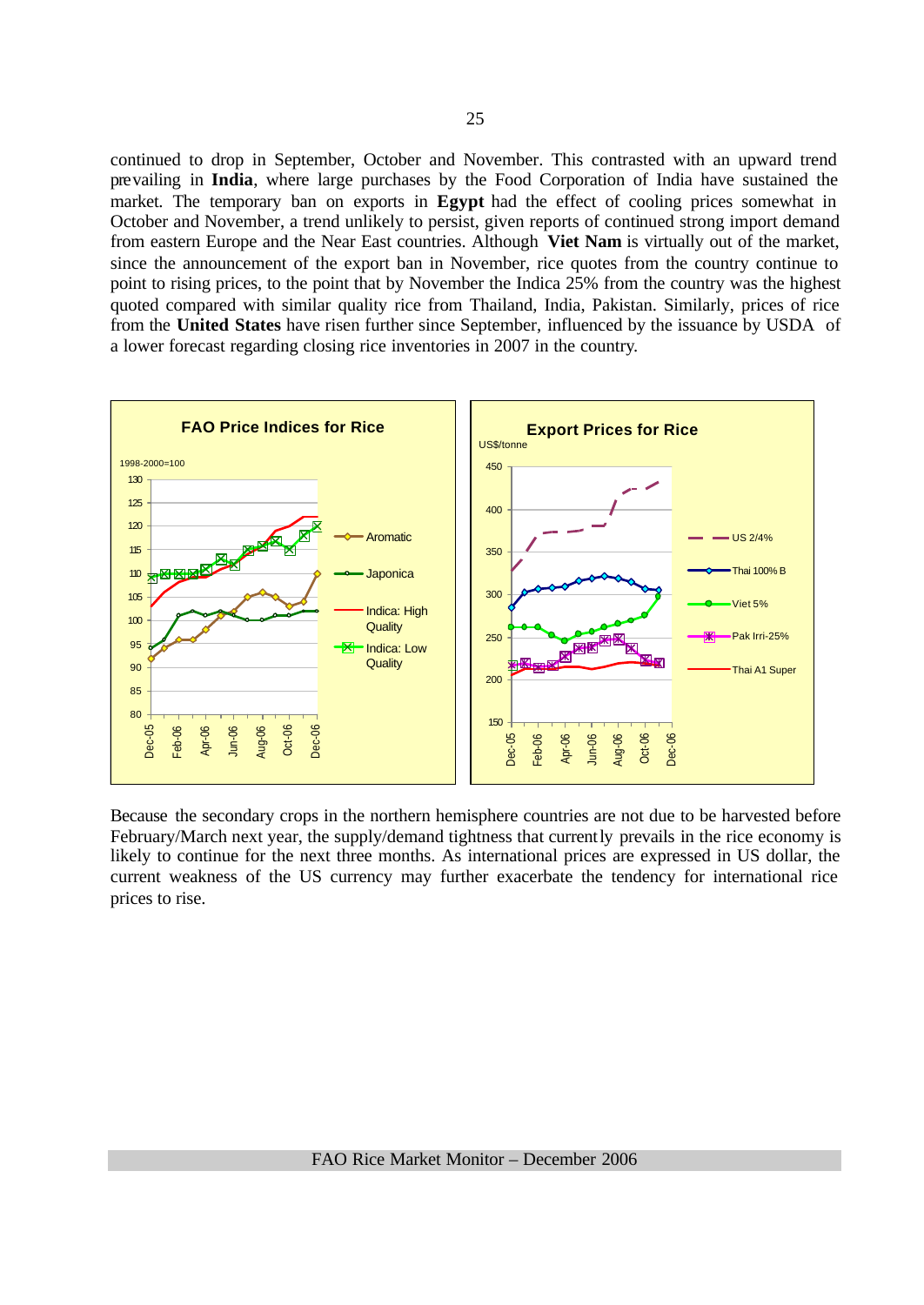| <b>EXPORT PRICES FOR RICE</b> |                                                      |                                  |                               |                   |                    |                     |                     |            |                                                 |                                                    |                                                                         |                                   |                          |
|-------------------------------|------------------------------------------------------|----------------------------------|-------------------------------|-------------------|--------------------|---------------------|---------------------|------------|-------------------------------------------------|----------------------------------------------------|-------------------------------------------------------------------------|-----------------------------------|--------------------------|
|                               | Thai<br>White<br>$100\%$ B<br><b>Second</b><br>grade | Thai<br><b>Parboiled</b><br>100% | U.S.<br>Long<br>Grain<br>2,4% | <b>Viet</b><br>5% | <b>Thai</b><br>25% | <b>India</b><br>25% | <b>Viet</b><br>25%  | Pak<br>25% | <b>Thai</b><br>${\bf A1}$<br><b>Super</b><br>1/ | U.S.<br>California<br><b>Medium</b><br>Grain<br>2/ | Egypt<br><b>Short</b><br>Grain,<br>Grade<br>2,6% 178<br><b>Camolino</b> | Pak<br><b>Basmati</b><br>Ordinary | Thai<br>Fragrant<br>100% |
|                               |                                                      |                                  |                               |                   |                    |                     | US \$/tonne, f.o.b. |            |                                                 |                                                    |                                                                         |                                   |                          |
| 2001                          | 177                                                  | 194                              | 264                           | 166               | 153                | 185                 | 148                 | 148        | 135                                             | 267                                                | 204                                                                     | 332                               | 275                      |
| 2002                          | 197                                                  | 194                              | 207                           | 187               | 171                | 140                 | 168                 | 159        | 151                                             | 271                                                | 279                                                                     | 366                               | 306                      |
| 2003                          | 201                                                  | 196                              | 284                           | 183               | 176                | 163                 | 167                 | 175        | 151                                             | 370                                                | 291                                                                     | 357                               | 449                      |
| 2004                          | 244                                                  | 247                              | 372                           | 224               | 225                | n.a.                | 212                 | 230        | 207                                             | 493                                                | 317                                                                     | 468                               | 443                      |
| 2005                          | 291                                                  | 285                              | 319                           | 255               | 259                | 236                 | 239                 | 235        | 219                                             | 418                                                | 327                                                                     | 473                               | 404                      |
| 2005                          |                                                      |                                  |                               |                   |                    |                     |                     |            |                                                 |                                                    |                                                                         |                                   |                          |
| December                      | 286                                                  | 276                              | 327                           | 262               | 251                | 237                 | 243                 | 218        | 206                                             | 507                                                | 339                                                                     | 500                               | 388                      |
| 2006                          |                                                      |                                  |                               |                   |                    |                     |                     |            |                                                 |                                                    |                                                                         |                                   |                          |
| January                       | 303                                                  | 286                              | 346                           | 261               | 263                | 237                 | 244                 | 220        | 212                                             | 507                                                | 341                                                                     | 500                               | 408                      |
| February                      | 307                                                  | 289                              | 370                           | 261               | 263                | 238                 | 245                 | 215        | 212                                             | 507                                                | 348                                                                     | 500                               | 423                      |
| March                         | 308                                                  | 290                              | 373                           | 252               | 265                | 238                 | 240                 | 218        | 212                                             | 491                                                | 358                                                                     | 500                               | 436                      |
| April                         | 309                                                  | 290                              | 373                           | 246               | 267                | 243                 | 231                 | 228        | 215                                             | 485                                                | 361                                                                     | 500                               | 442                      |
| May                           | 316                                                  | 296                              | 375                           | 253               | 271                | 243                 | 237                 | 238        | 215                                             | 498                                                | 357                                                                     | 513                               | 467                      |
| June                          | 318                                                  | 299                              | 379                           | 256               | 272                | 243                 | 233                 | 239        | 213                                             | 507                                                | 373                                                                     | 525                               | 479                      |
| July                          | 321                                                  | 311                              | 379                           | 262               | 274                | 243                 | 245                 | 247        | 216                                             | 507                                                | $\mathcal{Z}$<br>$\cdots$                                               | 525                               | 511                      |
| August                        | 318                                                  | 311                              | 415                           | 265               | 274                | 243                 | 250                 | 248        | 220                                             | 507                                                | 3/<br>$\cdots$                                                          | 525                               | 520                      |
| September                     | 314                                                  | 308                              | 423                           | 269               | 272                | 252                 | 252                 | 237        | 222                                             | 518                                                | 358                                                                     | 525                               | 515                      |
| October                       | 306                                                  | 307                              | 424                           | 276               | 267                | 252                 | 251                 | 224        | 221                                             | 520                                                | 326                                                                     | 525                               | 494                      |
| November                      | 305                                                  | 303                              | 431                           | 298               | 267                | 257                 | 283                 | 221        | 218                                             | 525                                                | 343                                                                     | 525                               | 454                      |
| December*                     | 312                                                  | 309                              | 434                           | 300               | 274                | 270                 | 285                 | 220        | 220                                             | 572                                                | 366                                                                     | 525                               | 492                      |
| 2005 Jan.-Dec                 | 291                                                  | 285                              | 319                           | 255               | 259                | 236                 | 239                 | 235        | 219                                             | 418                                                | 327                                                                     | 473                               | 404                      |
| 2006 Jan.-Dec.                | 311                                                  | 300                              | 393                           | 266               | 269                | 247                 | 250                 | 229        | 216                                             | 512                                                | 353                                                                     | 516                               | 470                      |

**Sources**: Jackson Son & Co. (London) Ltd. and other public sources.

1/ White broken rice. 2/ No. 1, maximum 4-percent brokens, sacked, California mill. This series replaces the U.S. medium grain No.2, 4% the quotations of which have been missing since September 2005. 3/ Not quoted.

\* One week only.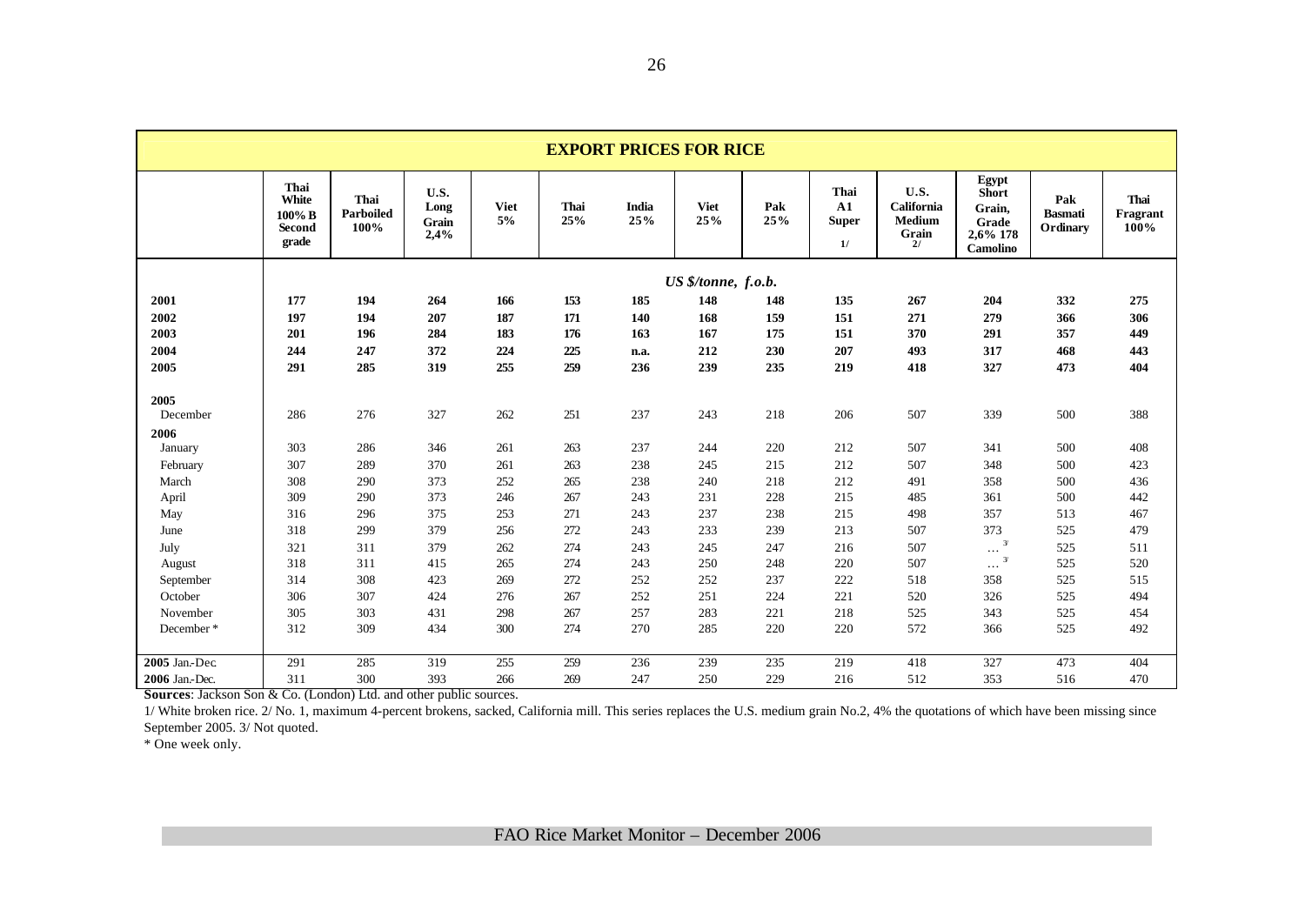| WORLD PADDY PRODUCTION                       |              |                     |                       | WORLD IMPORTS OF RICE          |             |                        |                            |
|----------------------------------------------|--------------|---------------------|-----------------------|--------------------------------|-------------|------------------------|----------------------------|
|                                              | 2004         | 2005<br>(estimated) | 2006<br>(forecast)    |                                | 2005        | 2006<br>(estimated)    | $2007^{1/2}$<br>(forecast) |
|                                              |              | million tonnes      |                       |                                |             | million tonnes, milled |                            |
| <b>WORLD</b>                                 | 609.1        | 631.9               | 631.0                 | <b>WORLD</b>                   | 29.8        | 28.6                   | 28.9                       |
| Developing countries                         | 583.0        | 606.1               | 606.4                 | Developing countries           | 25.4        | 24.1                   | 24.2                       |
| Developed countries                          | 26.1         | 25.8                | 24.5                  | Developed countries            | 4.3         | 4.6                    | 4.7                        |
| <b>ASIA</b>                                  | 549.5        | 570.9               | 570.7                 | <b>ASIA</b>                    | 13.3        | 13.2                   | 12.9                       |
| Bangladesh                                   | 37.7         | 39.8                | 41.0                  | Bangladesh                     | 1.0         | 0.7                    | 0.6                        |
| Cambodia                                     | 4.2          | 6.0                 | 6.5                   | China                          | 1.0         | 1.3                    | 1.3                        |
| China                                        | 180.5        | 182.1               | 182.2                 | of which Taiwan Prov.          | 0.1         | 0.2                    | 0.2                        |
| of which Taiwan Prov.                        | 1.4          | 1.5                 | 1.5                   | Indonesia                      | 0.6         | 0.8                    | 0.8                        |
| India                                        | 124.7        | 136.6               | 135.0                 | Iran, Islamic Rep. of          | 1.1         | 1.1                    | 0.8                        |
| Indonesia                                    | 54.1         | 54.2                | 54.7                  | Iraq                           | 1.0         | 1.2                    | 1.2                        |
| Iran, Islamic Rep. of                        | 3.1          | 3.3                 | 3.6                   | Japan                          | 0.8         | 0.7                    | 0.7                        |
| Japan                                        | 10.9         | 11.3                | 10.7                  | Malaysia                       | 0.8         | 0.8                    | 0.8                        |
| Korea Rep. of                                | 6.7<br>24.8  | 6.4<br>25.1         | 6.3<br>25.2           | Philippines                    | 1.8<br>1.0  | 1.7<br>1.1             | 1.5<br>1.1                 |
| Myanmar                                      |              |                     |                       | Saudi Arabia                   |             |                        |                            |
| Pakistan                                     | 7.5<br>14.5  | 8.3<br>15.1         | 8.4<br>15.3           | Sri Lanka                      | 0.1         | 0.0                    | 0.0                        |
| Philippines                                  |              | 3.2                 | 3.3                   |                                |             | 9.3                    | 9.3                        |
| Sri Lanka<br>Thailand                        | 2.6<br>28.5  | 30.0                | 29.7                  | <b>AFRICA</b><br>Côte d'Ivoire | 10.6<br>0.9 | 0.9                    | 0.9                        |
| Viet Nam                                     | 36.2         | 35.8                | 36.2                  | Nigeria                        | 2.3         | 1.8                    | 1.7                        |
|                                              |              |                     |                       | Senegal                        | 0.9         | 0.8                    | 0.8                        |
| <b>AFRICA</b>                                | 19.4         | 20.8                | 22.1                  | South Africa                   | 0.8         | 0.7                    | 0.8                        |
| North Africa                                 | 6.4          | 6.2                 | 6.6                   | <b>CENTRAL AMERICA</b>         | 2.4         | 2.3                    | 2.4                        |
| Egypt                                        | 6.4          | 6.1                 | 6.5                   | Cuba                           | 0.7         | 0.7                    | 07                         |
|                                              |              |                     |                       | Mexico                         | 0.5         | 0.5                    | 0.6                        |
| Sub-Saharan Africa                           | 13.0         | 14.6                | 15.5                  |                                |             |                        |                            |
| Western Africa                               | 8.1          | 9.2                 | 9.7                   | <b>SOUTH AMERICA</b>           | 0.8         | 0.8                    | 1.1                        |
| Côte d'Ivoire<br>Guinea                      | 1.2.<br>0.9  | 1.2<br>1.0          | 1 <sub>1</sub><br>1.0 | Brazil<br>Peru                 | 0.5<br>0.1  | 0 <sub>6</sub><br>0.1  | 0.8<br>0.1                 |
| Mali                                         | 0.7          | 0.9                 | 1.0                   |                                |             |                        |                            |
| Nigeria                                      | 3.5          | 4.2                 | 4.8                   | <b>NORTH AMERICA</b>           | 0.7         | 0.9                    | 1.0                        |
| Central Africa                               | 0.4          | 0.4                 | 0.4                   | Canada                         | 0.3         | 0.3                    | 0 <sup>3</sup>             |
| Eastern Africa                               | 1.2          | 1.4                 | 1.6                   | <b>United States</b>           | 0.4         | 0.6                    | 0.6                        |
| Tanzania                                     | 0.9          | 1.0                 | 1.2                   |                                |             |                        |                            |
| Southern Africa                              | 3.3          | 3.7                 | 3.8                   | <b>EUROPE</b>                  | 1.6         | 1.8                    | 1.8                        |
| Madagascar                                   | 3.0          | 3.4                 | 3.5                   | <b>EU</b>                      | 0.8         | 1.0                    | 1.1                        |
| Mozambique                                   | 0.2          | 0.2                 | 0.2                   | Russian Fed.                   | 0.4         | 0.3                    | 0.3                        |
| <b>CENTRAL AMERICA</b>                       | 2.3          | 2.3                 | 2.5                   | <b>OCEANIA</b>                 | 0.4         | 0.4                    | 0.4                        |
| Cuba                                         | 0.5          | 0.4                 | 0.5                   |                                |             |                        |                            |
| Dominican Rep.                               | 0.6          | 0 <sub>6</sub>      | 0.7                   |                                |             |                        |                            |
| Mexico                                       | 0.3          | 0.3                 | 0.3                   | <b>WORLD EXPORTS OF RICE</b>   |             |                        |                            |
| <b>SOUTH AMERICA</b>                         | 23.3         | 24.1                | 22.5                  |                                | 2005        | 2006                   | 1/<br>2007                 |
| Argentina                                    | 1.1          | 1.0                 | 1.2                   |                                |             | (estimated)            | (forecast)                 |
| Brazil                                       | 12.8         | 13.2                | 11.6                  |                                |             |                        |                            |
| Colombia                                     | 2.7          | 2.5                 | 2.3                   |                                |             | million tonnes, milled |                            |
| Peru                                         | 1.8          | 2.5                 | 2.4                   |                                |             |                        |                            |
| Uruguay                                      | 1.3          | 1.2                 | 1.3                   | <b>WORLD</b>                   | 29.8        | 28.6                   | 28.9                       |
|                                              |              |                     |                       | Developing countries           | 25.5        | 24.3                   | 25.3                       |
| <b>NORTH AMERICA</b><br><b>United States</b> | 10.5<br>10.5 | 10.1<br>10.1        | 8.8<br>8.8            | Developed countries            | 4.3         | 4.4                    | 3.6                        |
|                                              |              |                     |                       | <b>ASIA</b>                    | 22.9        | 21.7                   | 22.7                       |
| <b>EUROPE</b>                                | 3.4          | 3.4                 | 3.3                   | China                          | 0.7         | 1.1                    | 1.0                        |
| EU                                           | 2.8          | 2.7                 | 2.5                   | of which Taiwan Prov.          | 0.0         | 0.0                    | 0.0                        |
|                                              |              |                     |                       | India                          | 5.0         | 3.7                    | 3.5                        |
| <b>OCEANIA</b>                               | 0.6          | 0.3                 | 1.1                   | Myanmar                        | 0.2         | 0.1                    | 0.2                        |
| Australia                                    | 0.5          | 0.3                 | 1.0                   | Pakistan                       | 3.5         | 3.5                    | 3.6                        |
|                                              |              |                     |                       | Thailand                       | 7.5         | 7.7                    | 9.0                        |
|                                              |              |                     |                       | $\mathbf{v}$                   |             |                        |                            |

|             | DY PRODUCTION       |                    | WORLD IMPORTS OF RICE         |                            |  |  |
|-------------|---------------------|--------------------|-------------------------------|----------------------------|--|--|
| 2004        | 2005<br>(estimated) | 2006<br>(forecast) | 2005<br>2006<br>(estimated)   | $2007^{1/2}$<br>(forecast) |  |  |
|             | million tonnes      |                    |                               | million tonnes, milled     |  |  |
| 609.1       | 631.9               | 631.0              | <b>WORLD</b><br>29.8          | 28.6<br>28.9               |  |  |
| 583.0       | 606.1               | 606.4              | 25.4<br>Developing countries  | 24.1<br>24.2               |  |  |
| 26.1        | 25.8                | 24.5               | Developed countries<br>4.3    | 4.6<br>4.7                 |  |  |
| 549.5       | 570.9               | 570.7              | <b>ASIA</b><br>13.3           | 13.2<br>12.9               |  |  |
| 37.7        | 39.8                | 41.0               | 1.0<br>Bangladesh             | 0.7<br>0.6                 |  |  |
| 4.2         | 6.0                 | 6.5                | China<br>1.0                  | 1.3<br>1.3                 |  |  |
| 180.5       | 182.1               | 182.2              | of which Taiwan Prov.<br>0.1  | 0.2<br>0.2                 |  |  |
| 1.4         | 1.5                 | 1.5                | Indonesia<br>0.6              | 0.8<br>0.8                 |  |  |
| 124.7       | 136.6               | 135.0              | Iran, Islamic Rep. of<br>1.1  | 1.1<br>0.8                 |  |  |
| 54.1        | 54.2                | 54.7               | 1.0<br>Iraq                   | 1.2.<br>1.2                |  |  |
| 3.1         | 3.3                 | 3.6                | Japan<br>0.8                  | 0.7<br>0.7                 |  |  |
| 10.9        | 11.3                | 10.7               | Malaysia<br>0.8               | 0.8<br>0.8                 |  |  |
| 6.7         | 6.4                 | 6.3                | 1.8<br>Philippines            | 1.7<br>1.5                 |  |  |
| 24.8        | 25.1                | 25.2               | Saudi Arabia<br>1.0           | 1.1<br>1.1                 |  |  |
| 7.5         | 8.3                 | 8.4                | Sri Lanka<br>0.1              | 0.0<br>0.0                 |  |  |
| 14.5        | 15.1                | 15.3               |                               |                            |  |  |
| 2.6         | 3.2                 | 3.3                | <b>AFRICA</b><br>10.6         | 9.3<br>9.3                 |  |  |
| 28.5        | 30.0                | 29.7               | Côte d'Ivoire<br>0.9          | 0.9<br>0.9                 |  |  |
| 36.2        | 35.8                | 36.2               | 2.3<br>Nigeria                | 1.8<br>1.7                 |  |  |
|             |                     |                    | 0.9<br>Senegal                | 0.8<br>0.8                 |  |  |
| 19.4        | 20.8                | 22.1               | South Africa<br>0.8           | 0.7<br>0.8                 |  |  |
| 6.4         | 6.2                 | 6.6                | <b>CENTRAL AMERICA</b><br>2.4 | 2.4<br>2.3                 |  |  |
| 6.4         | 6.1                 | 6.5                | Cuba<br>0.7                   | 0.7<br>0.7                 |  |  |
|             | 14.6                |                    | Mexico<br>0.5                 | 0.5<br>0.6                 |  |  |
| 13.0<br>8.1 | 9.2                 | 15.5<br>9.7        | <b>SOUTH AMERICA</b><br>0.8   | 0.8<br>1.1                 |  |  |
| 1.2         | 1.2.                | 1.1                | Brazil<br>0.5                 | 0.6<br>0.8                 |  |  |
| 0.9         | 1.0                 | 1.0                | Peru<br>0.1                   | 0.1<br>0.1                 |  |  |
| 0.7         | 0.9                 | 1.0                |                               |                            |  |  |
| 3.5         | 4.2                 | 4.8                | 0.7<br><b>NORTH AMERICA</b>   | 0.9<br>1.0                 |  |  |
| 0.4         | 0.4                 | 0.4                | Canada<br>0.3                 | 0.3<br>0.3                 |  |  |
| 1.2         | 1.4                 | 1.6                | <b>United States</b><br>0.4   | 0.6<br>0.6                 |  |  |
| 0.9         | 1.0                 | 1.2                |                               |                            |  |  |
| 3.3         | 3.7                 | 3.8                | <b>EUROPE</b><br>1.6          | 1.8<br>1.8                 |  |  |
| 3.0         | 3.4                 | 3.5                | <b>EU</b><br>0.8              | 1.0<br>1.1                 |  |  |
| 0.2         | 0.2                 | 0.2                | Russian Fed.<br>0.4           | 0.3<br>0.3                 |  |  |
| 2.3         | 2.3                 | 2.5                | <b>OCEANIA</b><br>0.4         | 0.4<br>0.4                 |  |  |
| 0.5         | 0.4                 | 0.5                |                               |                            |  |  |
| 0.6         | 0.6                 | 0.7                |                               |                            |  |  |
| 0.3         | 0.3                 | 0.3                | <b>WORLD EXPORTS OF RICE</b>  |                            |  |  |
|             |                     |                    |                               | $\cdot$                    |  |  |

# **ASIA 22.9 21.7 22.7**<br> **China 22.9 21.7 22.7**<br> **China 20.0 0.0 0.0 0.0**<br> **India 5.0 3.7 3.5 3.5**<br> **Physimar 2.5 2.9 2.0**<br> **Physimar 2.5 2.5 3.6**<br> **Physimar 2.5 2.7. 9.0**<br> **Phys**  Thailand 7.5 7.7 9.0 Viet Nam 5.2 4.8 4.5 **AFRICA 1.1 1.0 1.1** Egypt **SOUTH AMERICA 1.7 1.9 1.7 Argentina 0.3 0.4 0.5 Guyana 0.2 0.2 0.2 0.2 Conducter**  Argentina 0.3 0.4 0.5 Guyana 0.2 0.2 0.2 Uruguay 0.7 0.8 0.7 **NORTH AMERICA 3.9 3.5 3.2**<br>United States **3.9 3.5 3.2** United States **EUROPE 0.2 0.2 0.2 0.2 0.2 0.2 0.2 0.2 0.2 0.2 0.2 0.2 0.2 0.2 0.2 0.2 0.2 0.2 0.2 1.1 1.1 1.1 1.1 1.1 1.1 1.1 1.1 1.1 1.1 1.1 1.1 1.1 1.1 1.1 1.1 1.** Totals computed from unrounded data. 1/ Highly tentative. **OCEANIA 0.1 0.4 0.0 CEANIA**  $0.1$   $0.4$   $0.0$ <br>Australia  $0.1$   $0.4$   $0.0$  *million tonnes, milled*

**FOOTNOTES:**